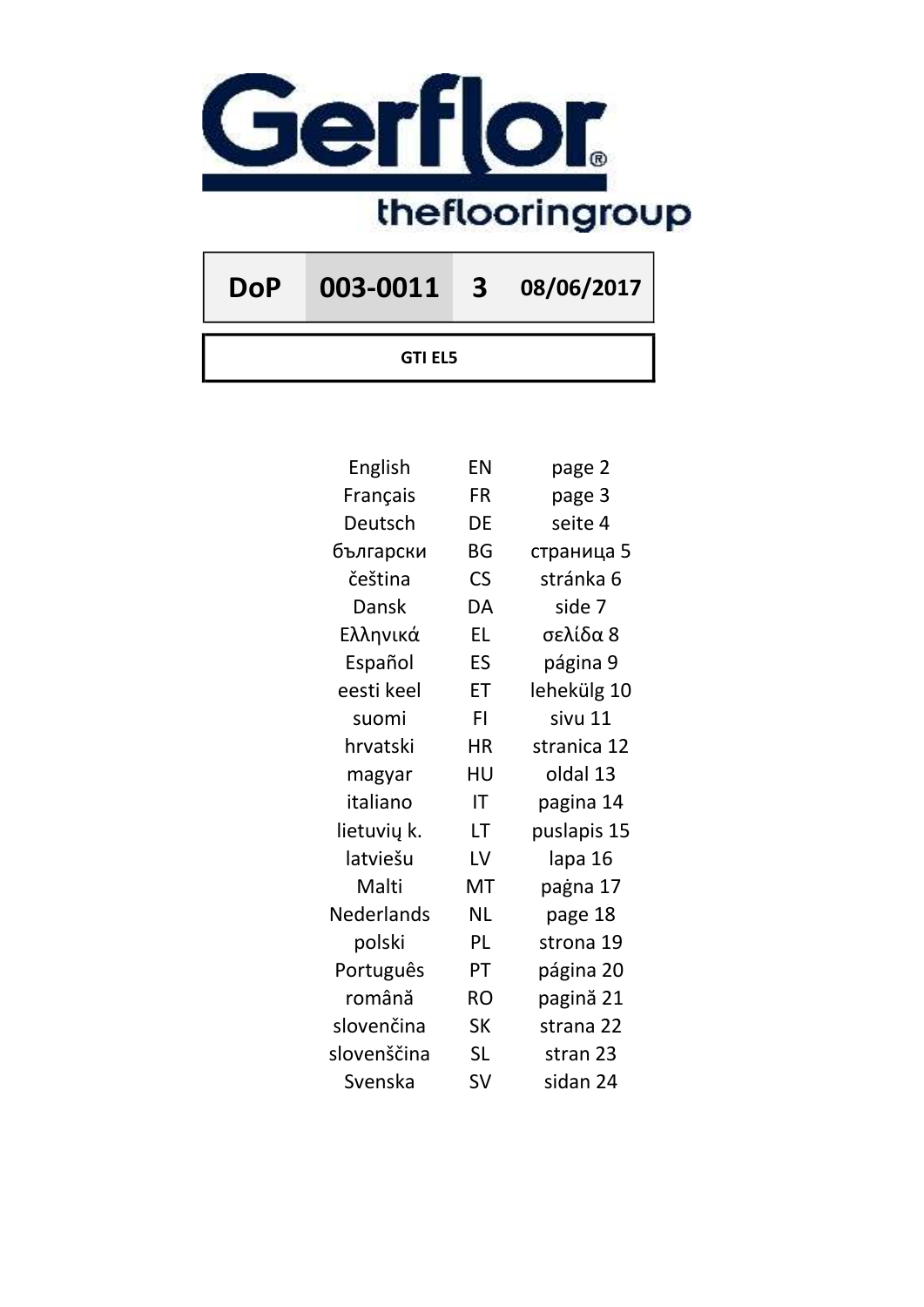

| <b>DECLARATION OF PERFORMANCE</b>                                                              |                                   |                     |           |                                          |  |
|------------------------------------------------------------------------------------------------|-----------------------------------|---------------------|-----------|------------------------------------------|--|
| <b>No</b>                                                                                      | 003-0011<br>$\mathbf{3}$          | 08/06/2017          | <b>EN</b> |                                          |  |
| 1. Unique identification code of the product-type:<br><b>GTI EL5</b>                           |                                   |                     |           |                                          |  |
| 2715-2716-2717-2718-2719-2720-2721-2724-3551-3552-8477-8478-8486-8644-8645-8646-8647           |                                   |                     |           |                                          |  |
| 2. Intended use/es:<br>Floor covering for internal use                                         |                                   |                     |           |                                          |  |
| 3. Manufacturer:<br>GERFLOR - 50 Cours de la République - 69627 Villeurbanne Cedex - France    |                                   |                     |           |                                          |  |
| 4. System/s of AVCP:                                                                           |                                   |                     |           |                                          |  |
| System $3 \rightarrow$ characteristics A and C<br>System 4 $\rightarrow$ other characteristics |                                   |                     |           |                                          |  |
| 5. Harmonised standard:<br>EN 14041: 2004<br>Notified body/ies:                                |                                   |                     |           |                                          |  |
| 2401 - CRET<br>$\prime$                                                                        | performed and issued test reports | characteristic A:   |           | 2017/079<br>I                            |  |
| 6. Declared performance/s:                                                                     |                                   |                     |           |                                          |  |
| <b>Essential characteristics</b>                                                               |                                   | <b>Performances</b> |           | Harmonised<br>technical<br>specification |  |
| <b>A</b> - Reaction to fire                                                                    | <b>Bfl s1 - LCS</b>               | $\prime$            |           |                                          |  |
| <b>B</b> - Content of PCP                                                                      |                                   | <b>NPD</b>          |           |                                          |  |
| C - Emissions of formaldehyde (HCHO)                                                           |                                   | E1                  |           |                                          |  |
| D - Water tightness                                                                            |                                   | <b>NPD</b>          |           | EN 14041: 2004                           |  |

| $ U - V $ results in the set of $ U - V $ | IVE D                | <b>EN 14041.Z004</b> |
|-------------------------------------------|----------------------|----------------------|
| <b>E</b> - Slip resistance                | <b>DS</b>            |                      |
| <b>F</b> - Electrical behaviour           | $≤ 10^6 Ω$           |                      |
| <b>G</b> - Thermal conductivity           | $0,25$ W/m $\cdot$ K |                      |

The performance of the product above is in conformity with the set of declared performance/s. This declaration of performance is issued, in accordance with the regulation (UE) No.305/2011, under the sole responsibility of the manufacturer identified above.

Signed for and on behalf of the manufacturer by :

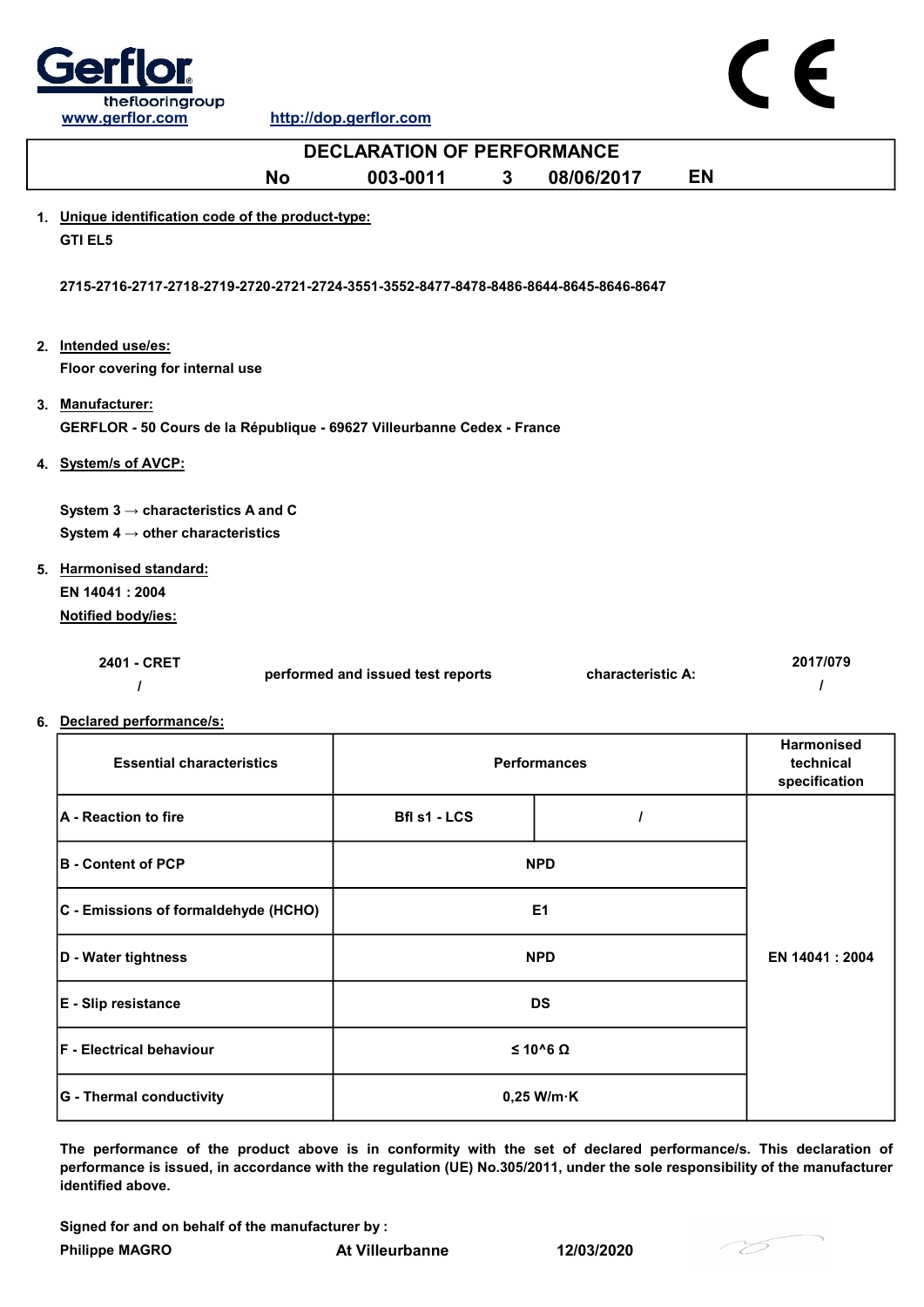

| <b>DECLARATION DES PERFORMANCES</b>                                                      |                                          |   |                     |           |                                                    |  |
|------------------------------------------------------------------------------------------|------------------------------------------|---|---------------------|-----------|----------------------------------------------------|--|
| <b>No</b>                                                                                | 003-0011                                 | 3 | 08/06/2017          | <b>FR</b> |                                                    |  |
| 1. Code d'identification unique du produit type:<br><b>GTI EL5</b>                       |                                          |   |                     |           |                                                    |  |
| 2715-2716-2717-2718-2719-2720-2721-2724-3551-3552-8477-8478-8486-8644-8645-8646-8647     |                                          |   |                     |           |                                                    |  |
| 2. Usage(s) prévu(s):<br>Revêtement de sol pour usage interne                            |                                          |   |                     |           |                                                    |  |
| 3. Fabricant:<br>GERFLOR - 50 Cours de la République - 69627 Villeurbanne Cedex - France |                                          |   |                     |           |                                                    |  |
| 4. Système(s) d'évaluation et de vérification de la constance des performances:          |                                          |   |                     |           |                                                    |  |
| Système 3 → caractéristiques A et C<br>Système 4 $\rightarrow$ autres caractéristiques   |                                          |   |                     |           |                                                    |  |
| 5. Norme harmonisée:<br>EN 14041 : 2004<br>Organisme(s) notifié(s):                      |                                          |   |                     |           |                                                    |  |
| 2401 - CRET                                                                              | a réalisé et délivré le rapport d'essais |   | caractéristique A:  |           | 2017/079<br>1                                      |  |
| 6. Performance(s) déclarée(s):                                                           |                                          |   |                     |           |                                                    |  |
| Caractéristiques essentielles                                                            |                                          |   | <b>Performances</b> |           | <b>Spécifications</b><br>techniques<br>harmonisées |  |
| A - Réaction au feu                                                                      | <b>Bfl s1 - LCS</b>                      |   | $\prime$            |           |                                                    |  |
| <b>B</b> - Teneur en PCP                                                                 |                                          |   | <b>NPD</b>          |           |                                                    |  |
| C - Émissions de formaldéhyde (HCHO)                                                     |                                          |   | E <sub>1</sub>      |           |                                                    |  |
| D - Étanchéité à l'eau                                                                   |                                          |   | <b>NPD</b>          |           | EN 14041 : 2004                                    |  |

G - Conductivité thermique **Constanting the Conductivité thermique** de anti-E - Résistance au glissement de la proponent de DS F - Comportement électrique  $≤ 10<sup>6</sup> Ω$ 

Les performances du produit identifié ci-dessus sont conformes aux performances déclarées. Conformément au règlement (UE) no 305/2011, la présente déclaration des performances est établie sous la seule responsabilité du fabricant mentionné ci-dessus.

Signé pour le fabricant et en son nom par:

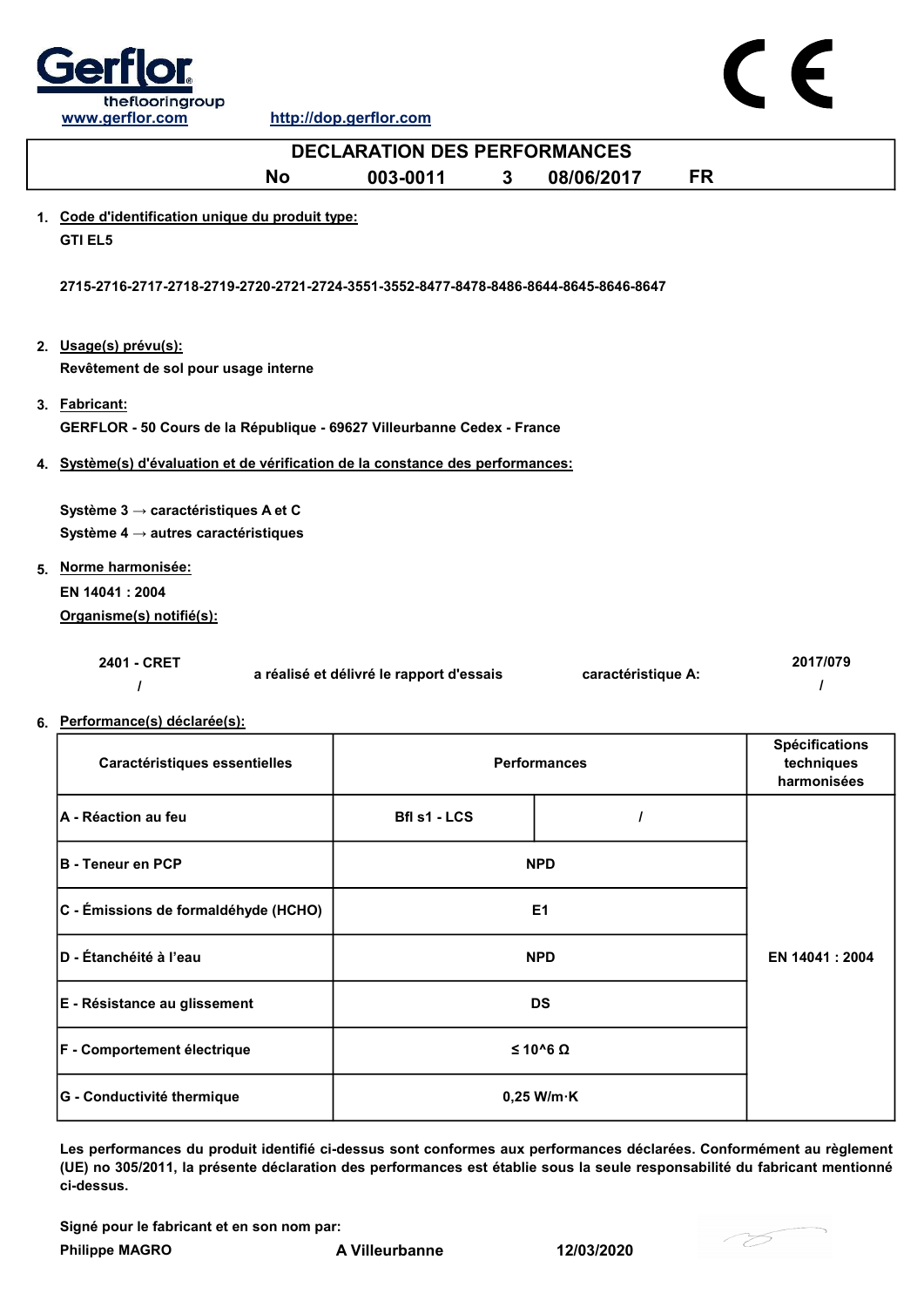

| www.gerflor.com                                                                           | http://dop.gerflor.com          |          |                       |                                              |                      |  |  |
|-------------------------------------------------------------------------------------------|---------------------------------|----------|-----------------------|----------------------------------------------|----------------------|--|--|
| <b>LEISTUNGSERKLÄRUNG</b>                                                                 |                                 |          |                       |                                              |                      |  |  |
| <b>No</b>                                                                                 | 003-0011                        | 3        | 08/06/2017            | <b>DE</b>                                    |                      |  |  |
| 1. Eindeutiger Kenncode des Produkttyps:<br><b>GTI EL5</b>                                |                                 |          |                       |                                              |                      |  |  |
| 2715-2716-2717-2718-2719-2720-2721-2724-3551-3552-8477-8478-8486-8644-8645-8646-8647      |                                 |          |                       |                                              |                      |  |  |
| 2. Verwendungszweck(e):<br>Bodenbeläge für Innenanwendung                                 |                                 |          |                       |                                              |                      |  |  |
| 3. Hersteller:<br>GERFLOR - 50 Cours de la République - 69627 Villeurbanne Cedex - France |                                 |          |                       |                                              |                      |  |  |
| 4. System(e) zur Bewertung und Überprüfung der Leistungsbeständigkeit:                    |                                 |          |                       |                                              |                      |  |  |
| System $3 \rightarrow$ Wesentliche A und C<br>System 4 $\rightarrow$ Andere wesentliche   |                                 |          |                       |                                              |                      |  |  |
| 5. Harmonisierte Norm:<br>EN 14041: 2004<br>Notifizierte Stelle(n):                       |                                 |          |                       |                                              |                      |  |  |
| 2401 - CRET<br>$\prime$                                                                   | hat vorgenommen die Prüfbericht |          | <b>Wesentliche A:</b> |                                              | 2017/079<br>$\prime$ |  |  |
| 6. Erklärte Leistung(en):                                                                 |                                 |          |                       |                                              |                      |  |  |
| <b>Wesentliche Merkmale</b>                                                               |                                 | Leistung |                       | Harmonisierte<br>technische<br>Spezifikation |                      |  |  |
| A - Brandverhalten                                                                        | Bfl s1 - LCS                    |          | $\overline{I}$        |                                              |                      |  |  |
| <b>B</b> - Gehalt an PCP                                                                  |                                 |          | <b>NPD</b>            |                                              |                      |  |  |
| C - Formaldehydemissionen (HCHO)                                                          |                                 |          | E1                    |                                              |                      |  |  |

F - Elektrisches Verhalten ≤ 10^6 Ω G - Wärmeleitfähigkeit auch auch der Boltzeit auch der Boltzeit auch der Boltzeit auch der Boltzeit auch der Boltzeit auch der Boltzeit auch der Boltzeit auch der Boltzeit auch der Boltzeit auch der Boltzeit auch der Boltz E - Gleitwiderstand DS

Die Leistung des vorstehenden Produkts entspricht der erklärten Leistung/den erklärten Leistungen. Für die Erstellung der Leistungserklärung im Einklang mit der Verordnung (EU) Nr. 305/2011 ist allein der obengenannte Hersteller verantwortlich.

Philippe MAGRO in Villeurbanne 12/03/2020 Unterzeichnet für den Hersteller und im Namen des Herstellers von:

D - Wasserdichtigkeit NPD



EN 14041 : 2004

 $\epsilon$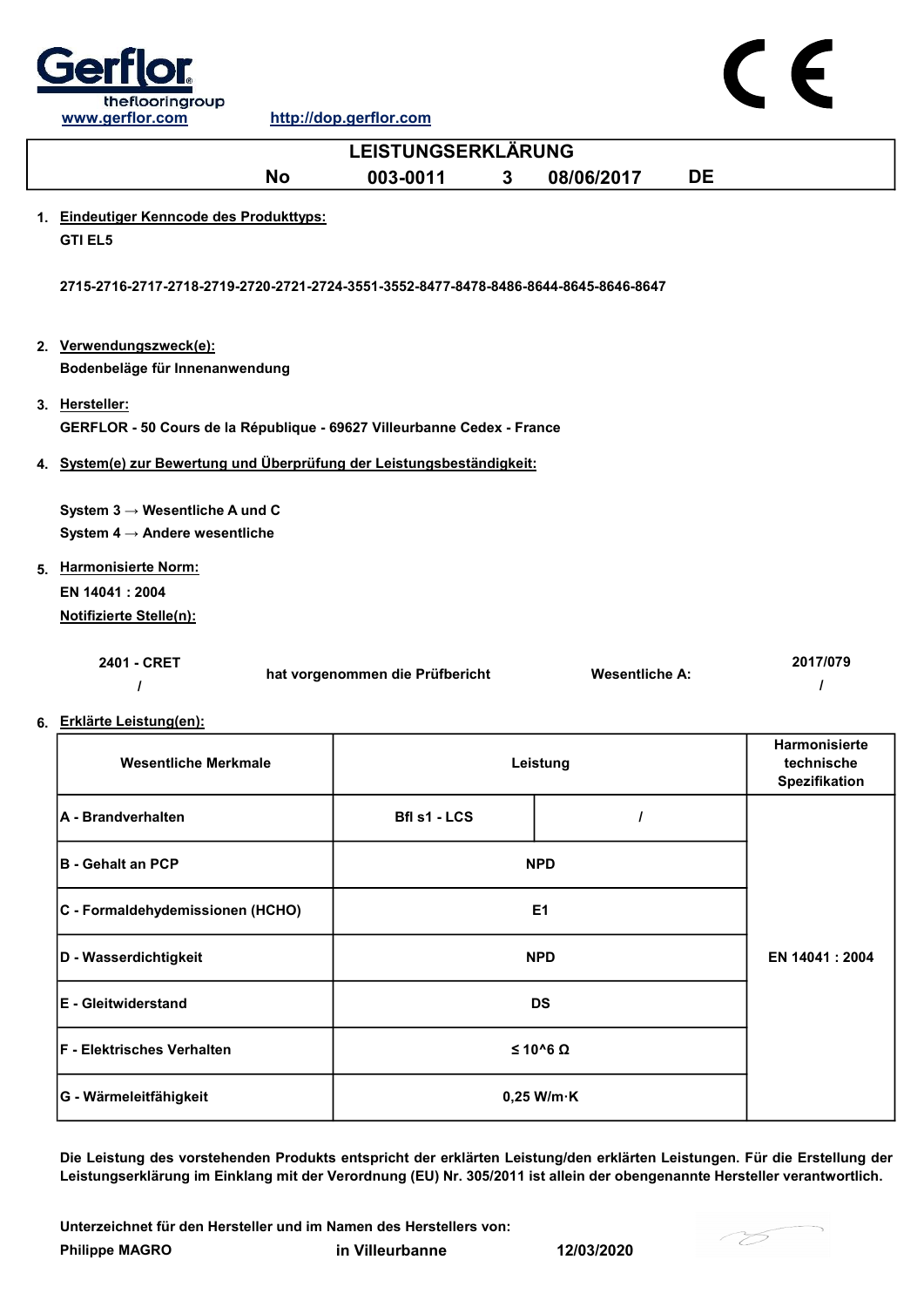



|                                                                                                       | ----------------                            |  |                                 |           |                                             |  |
|-------------------------------------------------------------------------------------------------------|---------------------------------------------|--|---------------------------------|-----------|---------------------------------------------|--|
| ДЕКЛАРАЦИЯ ЗА ЕКСПЛОАТАЦИОННИ ПОКАЗАТЕЛИ                                                              |                                             |  |                                 |           |                                             |  |
| <b>No</b>                                                                                             | 003-0011<br>3 <sup>1</sup>                  |  | 08/06/2017                      | <b>BG</b> |                                             |  |
| 1. Уникален идентификационен код на типа продукт:<br><b>GTI EL5</b>                                   |                                             |  |                                 |           |                                             |  |
| 2715-2716-2717-2718-2719-2720-2721-2724-3551-3552-8477-8478-8486-8644-8645-8646-8647                  |                                             |  |                                 |           |                                             |  |
| 2. Предвидена употреба/употреби:<br>Подови покрития за използване на закрито                          |                                             |  |                                 |           |                                             |  |
| 3. Производител:<br>GERFLOR - 50 Cours de la République - 69627 Villeurbanne Cedex - France           |                                             |  |                                 |           |                                             |  |
| 4. Система/системи за оценяване и проверка на постоянството на експлоатационните показатели:          |                                             |  |                                 |           |                                             |  |
| Система 3 $\rightarrow$ съществени характеристики А и С<br>Система 4 → друг съществени характеристики |                                             |  |                                 |           |                                             |  |
| 5. Хармонизиран стандарт:                                                                             |                                             |  |                                 |           |                                             |  |
| EN 14041 : 2004                                                                                       |                                             |  |                                 |           |                                             |  |
| Нотифициран орган/органи:                                                                             |                                             |  |                                 |           |                                             |  |
| 2401 - CRET                                                                                           | извърши и издаде протоколи от<br>изпитвания |  | съществени характеристики<br>А: |           | 2017/079                                    |  |
| 6. Декларирани експлоатационни показатели:                                                            |                                             |  |                                 |           |                                             |  |
| Съществени характеристики                                                                             |                                             |  | Експлоатационни показатели      |           | Хармонизирана<br>техническа<br>спецификация |  |
| А - Реакция на огън                                                                                   | Bfl s1 - LCS                                |  | $\prime$                        |           |                                             |  |
| В - Съдържание на пентахлорофенол                                                                     |                                             |  | <b>NPD</b>                      |           |                                             |  |
| С - Емисии на формалдехид                                                                             |                                             |  | Ε1                              |           |                                             |  |
| <b>D</b> - Водонепроницаемост                                                                         |                                             |  | <b>NPD</b>                      |           | EN 14041: 2004                              |  |
| Е - Устойчивост на приплъзване                                                                        |                                             |  | <b>DS</b>                       |           |                                             |  |
| <b>F</b> - Електрическо поведение                                                                     |                                             |  | $≤ 10^6 Ω$                      |           |                                             |  |

Експлоатационните показатели на продукта, посочени по-горе, са в съответствие с декларираните експлоатационни показатели. Настоящата декларация за експлоатационни показатели се издава в съответствие с Регламент (ЕС) № 305/2011, като отговорността за нея се носи изцяло от посочения по-горе производител.

Подписано за и от името на производителя от:

G - Топлопроводимост Редакция и професора в 1992 году в 1993 году в 1993 году в 1993 году в 1993 году в 1993 году в 1993 году в 1993 году в 1993 году в 1993 году в 1994 году в 1994 году в 1994 году в 1994 году в 1994 году

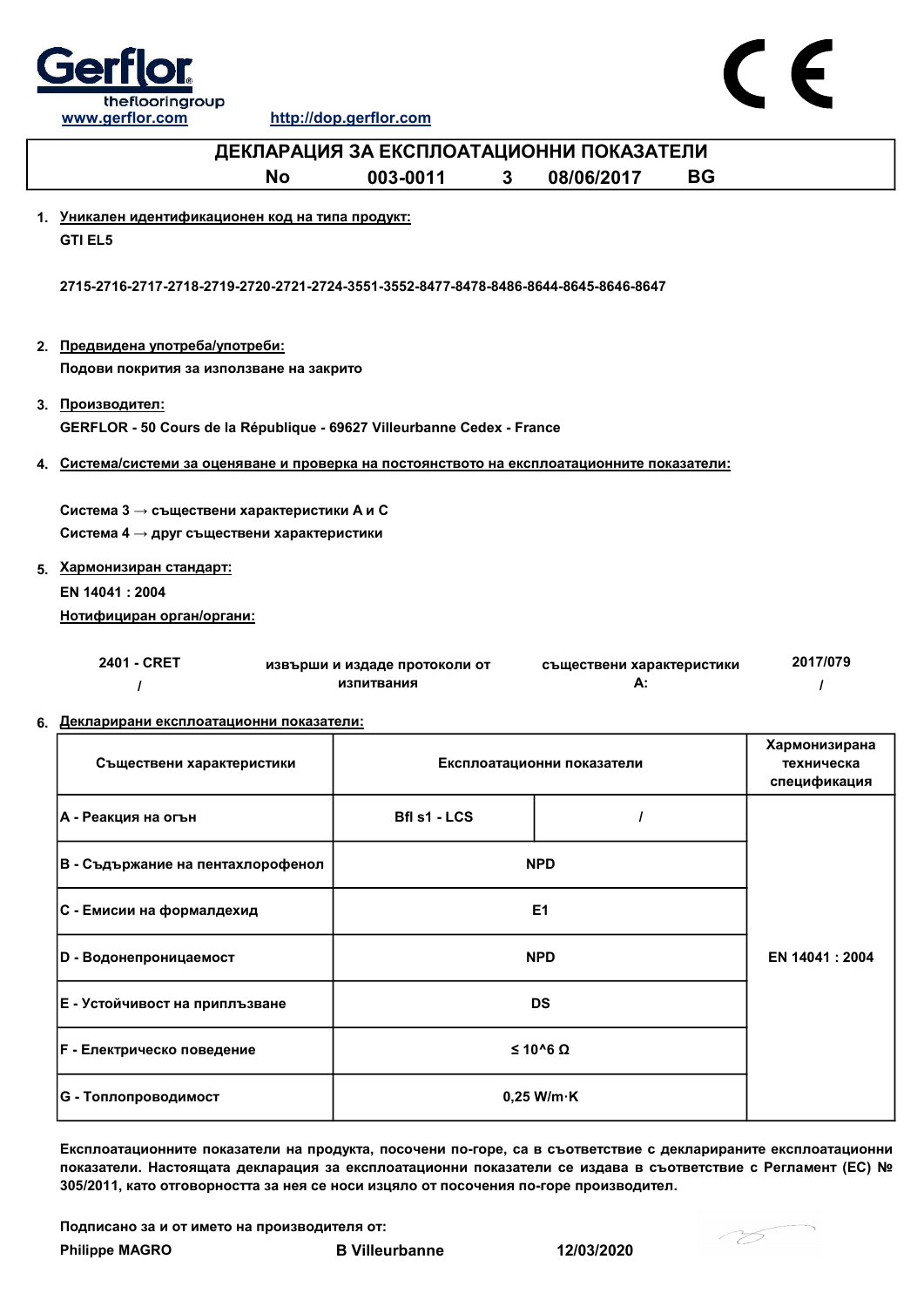

|    | PROHLÁŠENÍ O VLASTNOSTECH                                                              |                                    |              |                    |                          |               |
|----|----------------------------------------------------------------------------------------|------------------------------------|--------------|--------------------|--------------------------|---------------|
|    | <b>No</b>                                                                              | 003-0011                           | $\mathbf{3}$ | 08/06/2017         | $\mathsf{CS}\phantom{0}$ |               |
|    | 1. Jedinečný identifikační kód typu výrobku:<br><b>GTI EL5</b>                         |                                    |              |                    |                          |               |
|    | 2715-2716-2717-2718-2719-2720-2721-2724-3551-3552-8477-8478-8486-8644-8645-8646-8647   |                                    |              |                    |                          |               |
|    | 2. Zamýšlené/zamýšlená použití:<br>Podlahova krytina pro použití v interiéru           |                                    |              |                    |                          |               |
|    | 3. Výrobce:<br>GERFLOR - 50 Cours de la République - 69627 Villeurbanne Cedex - France |                                    |              |                    |                          |               |
|    | 4. Systém/systémy POSV:                                                                |                                    |              |                    |                          |               |
|    | Systém 3 → charakteristiky A a C                                                       |                                    |              |                    |                          |               |
|    | Systém 4 $\rightarrow$ ostatni charakteristiky                                         |                                    |              |                    |                          |               |
|    | 5. Harmonizovaná norma:<br>EN 14041 : 2004<br>Oznámený subjekt/oznámené subjekty:      |                                    |              |                    |                          |               |
|    | 2401 - CRET                                                                            | provedl a vydal zkušební protokoly |              | charakteristiky A: |                          | 2017/079<br>I |
| 6. | Deklarovaná vlastnosť/Deklarované vlastnosti:                                          |                                    |              |                    |                          |               |
|    |                                                                                        |                                    |              |                    |                          | Harmonizované |

| Základní charakteristiky               | <b>Vlastnost</b>     | <b>Harmonizované</b><br>technické<br>specifikace |  |
|----------------------------------------|----------------------|--------------------------------------------------|--|
| │A - Reakce na oheň                    | <b>Bfl s1 - LCS</b>  |                                                  |  |
| B - Obsah pentachlorfenolu (PCP)       | <b>NPD</b>           |                                                  |  |
| C - Emise formaldehydu                 | E <sub>1</sub>       |                                                  |  |
| <b>ID - Vodotěsnost</b>                | <b>NPD</b>           | EN 14041 : 2004                                  |  |
| E - Odolnost proti skluzu              | <b>DS</b>            |                                                  |  |
| <b>IF - Elektrostatické vlastnosti</b> | $≤ 10^6 Ω$           |                                                  |  |
| <b>G - Tepelnou vodivost</b>           | $0,25$ W/m $\cdot$ K |                                                  |  |

Vlastnosti výše uvedeného výrobku jsou ve shodě se souborem deklarovaných vlastností. Toto prohlášení o vlastnostech se v souladu s nařízením (EU) č. 305/2011 vydává na výhradní odpovědnost výrobce uvedeného výše.

Philippe MAGRO V Villeurbanne 12/03/2020 Podepsáno za výrobce a jeho jménem:

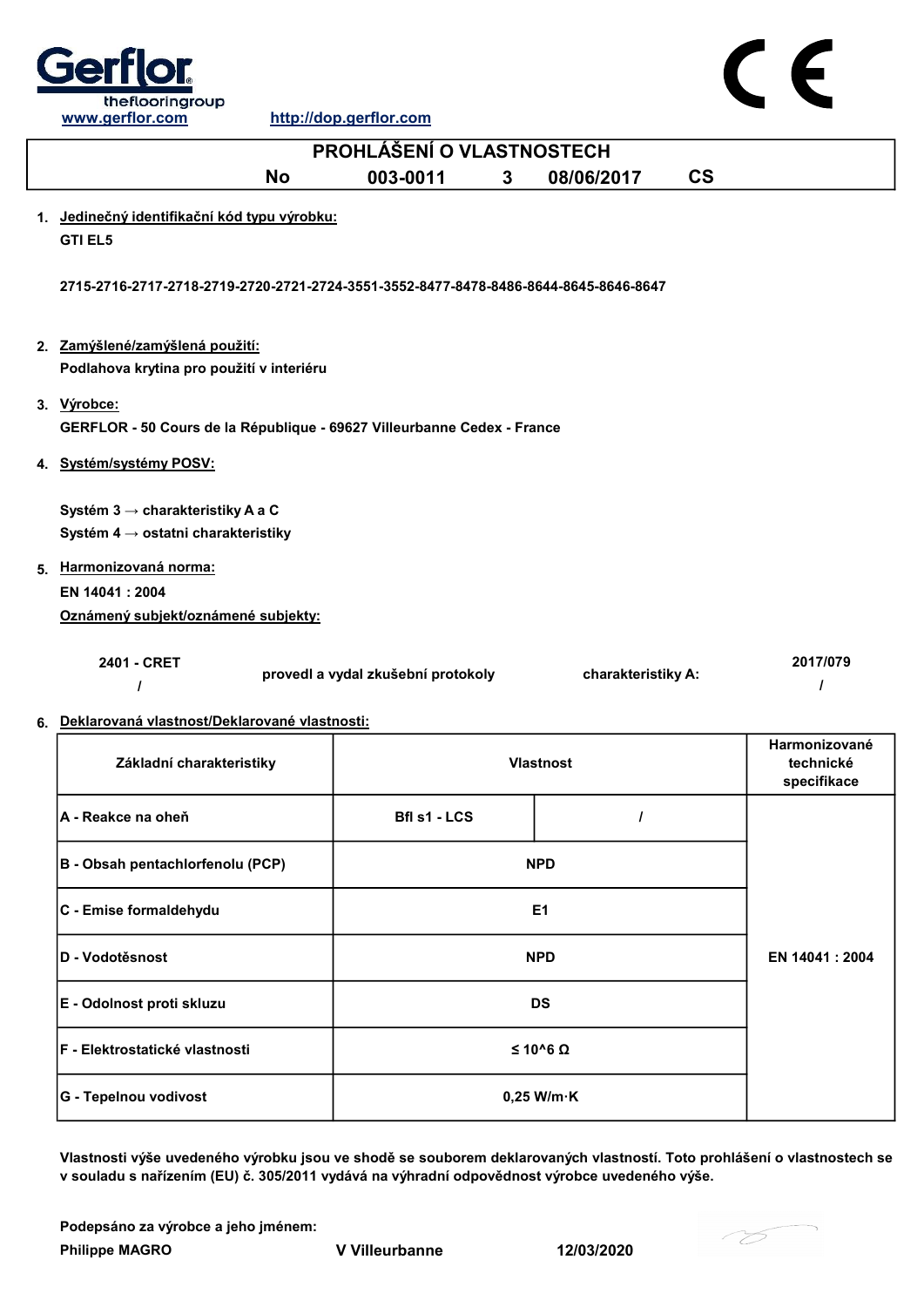

www.gerflor.com http://dop.gerflor.com

|    | <u>www.gernor.com</u>                                                                    | <u>mup://uop.gernor.com</u>            |              |                |           |                                                     |
|----|------------------------------------------------------------------------------------------|----------------------------------------|--------------|----------------|-----------|-----------------------------------------------------|
|    |                                                                                          | <b>YDEEVNEDEKLARATION</b>              |              |                |           |                                                     |
|    | <b>No</b>                                                                                | 003-0011                               | $\mathbf{3}$ | 08/06/2017     | <b>DA</b> |                                                     |
|    | 1. Varetypens unikke identifikationskode:<br><b>GTI EL5</b>                              |                                        |              |                |           |                                                     |
|    | 2715-2716-2717-2718-2719-2720-2721-2724-3551-3552-8477-8478-8486-8644-8645-8646-8647     |                                        |              |                |           |                                                     |
|    | 2. Tilsigtet anvendelse:<br>Gulvbelægning beregnet til indvendig brug                    |                                        |              |                |           |                                                     |
|    | 3. Fabrikant:<br>GERFLOR - 50 Cours de la République - 69627 Villeurbanne Cedex - France |                                        |              |                |           |                                                     |
|    | 4. System eller systemer til vurdering og kontrol af konstansen af ydeevnen:             |                                        |              |                |           |                                                     |
|    | Systemet 3 → egenskaber A og C                                                           |                                        |              |                |           |                                                     |
|    | Systemet 4 $\rightarrow$ anden egenskaber                                                |                                        |              |                |           |                                                     |
|    | 5. Harmoniseret standard:<br>EN 14041: 2004                                              |                                        |              |                |           |                                                     |
|    | Notificeret organ/notificerede organer:                                                  |                                        |              |                |           |                                                     |
|    | 2401 - CRET<br>$\prime$                                                                  | udførte og udstedte prøvningsrapporten |              | egenskaber A:  |           | 2017/079<br>$\prime$                                |
| 6. | Deklareret ydeevne/deklarerede ydeevner:                                                 |                                        |              |                |           |                                                     |
|    | Væsentlige egenskaber                                                                    |                                        |              | Ydeevne        |           | <b>Harmoniserede</b><br>tekniske<br>specifikationer |
|    | A - Reaktion ved brand                                                                   | <b>Bfl s1 - LCS</b>                    |              | $\overline{I}$ |           |                                                     |
|    | B - Indhold af pentachlorophenol (PCP)                                                   |                                        |              | <b>NPD</b>     |           |                                                     |
|    | C - Afgivelse af formaldehyd                                                             |                                        |              | E1             |           |                                                     |

Ydeevnen for den vare, der er anført ovenfor, er i overensstemmelse med den deklarerede ydeevne. Denne ydeevnedeklaration er udarbejdet i overensstemmelse med forordning (EU) nr. 305/2011 på eneansvar af den fabrikant, der er anført ovenfor.

DS

Underskrevet for fabrikanten og på dennes vegne af:

D - Vandtæthed NPD

F - Elektrisk opførsel ≤ 10^6 Ω

G - Varmeledningsevne by a control of the control of the 0,25 W/m·K

Philippe MAGRO Villeurbanne 12/03/2020

E - Skridsikkerhed



EN 14041 : 2004

CE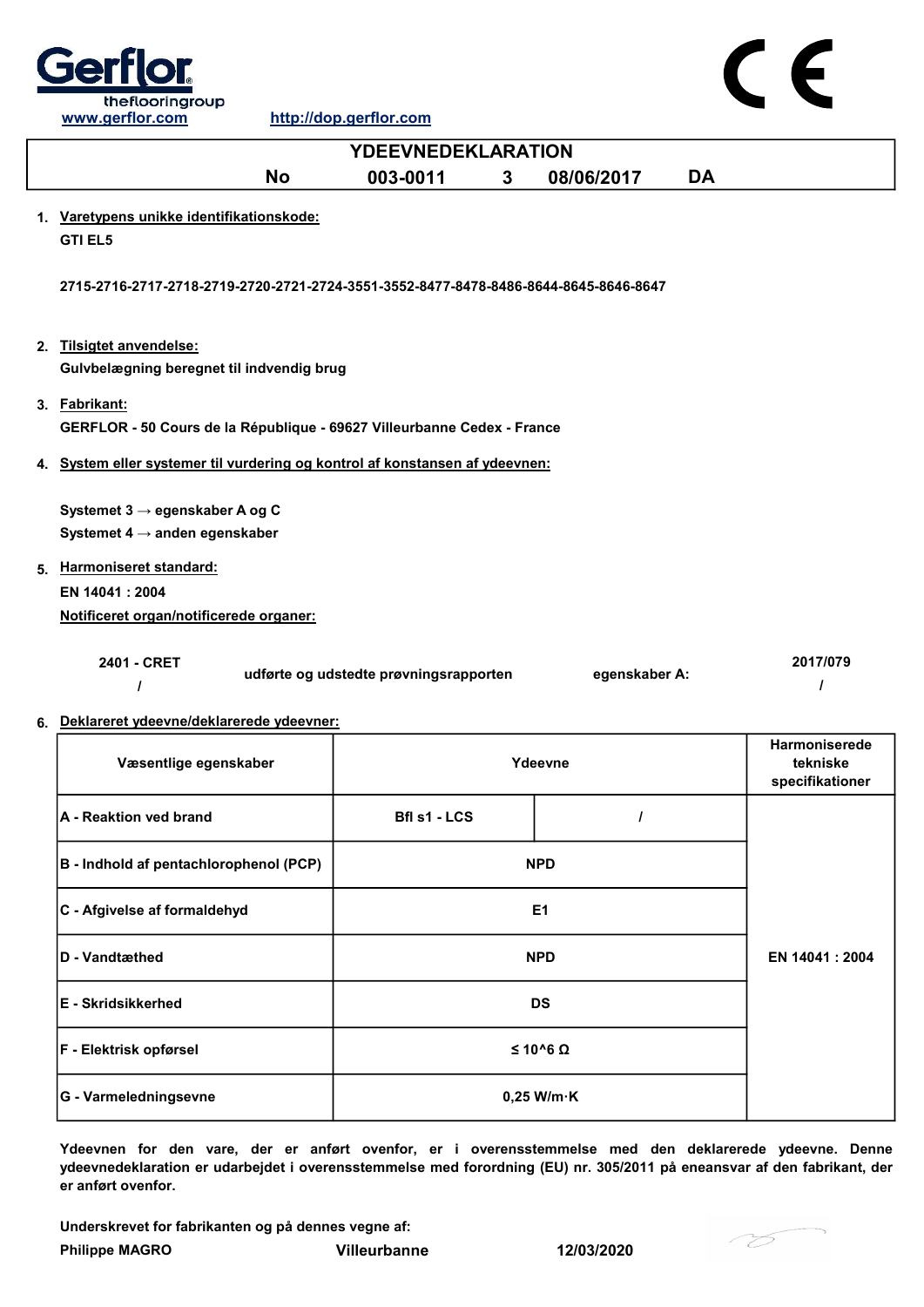

| ΔΗΛΩΣΗ ΕΠΙΔΟΣΕΩΝ                                                                             |                                                |   |                           |    |                                         |  |
|----------------------------------------------------------------------------------------------|------------------------------------------------|---|---------------------------|----|-----------------------------------------|--|
| <b>No</b>                                                                                    | 003-0011                                       | 3 | 08/06/2017                | EL |                                         |  |
| 1. Μοναδικός κωδικός ταυτοποίησης του τύπου του προϊόντος:                                   |                                                |   |                           |    |                                         |  |
| <b>GTI EL5</b>                                                                               |                                                |   |                           |    |                                         |  |
| 2715-2716-2717-2718-2719-2720-2721-2724-3551-3552-8477-8478-8486-8644-8645-8646-8647         |                                                |   |                           |    |                                         |  |
| 2. Προβλεπόμενη(-ες) χρήση(-εις):<br>Καλύμματα δαπέδου για χρήση σε εσωτερικούς χώρους       |                                                |   |                           |    |                                         |  |
| 3. Κατασκευαστής:<br>GERFLOR - 50 Cours de la République - 69627 Villeurbanne Cedex - France |                                                |   |                           |    |                                         |  |
| 4. Σύστημα/συστήματα AVCP (αξιολόγηση και επαλήθευση της σταθερότητας της επίδοσης):         |                                                |   |                           |    |                                         |  |
| Σύστημα 3 → ουσιώδη χαρακτηριστικά Α και C<br>Σύστημα 4 → άλλος ουσιώδη χαρακτηριστικά       |                                                |   |                           |    |                                         |  |
| 5. Εναρμονισμένα πρότυπα:                                                                    |                                                |   |                           |    |                                         |  |
| EN 14041 : 2004                                                                              |                                                |   |                           |    |                                         |  |
| Κοινοποιημένος(-οι) οργανισμός(-οι):                                                         |                                                |   |                           |    |                                         |  |
| 2401 - CRET<br>$\prime$                                                                      | διενήργησε και εξέδωσε εκθέσεις των<br>δοκιμών |   | ουσιώδη χαρακτηριστικά Α: |    | 2017/079<br>$\prime$                    |  |
| 6. Δηλωθείσα(-ες) επίδοση(-εις):                                                             |                                                |   |                           |    |                                         |  |
| Ουσιώδη χαρακτηριστικά                                                                       |                                                |   | Απόδοση                   |    | Εναρμονισμένη<br>τεχνική<br>προδιαγραφή |  |
| Α - Αντίδραση στη φωτιά                                                                      | Bfl s1 - LCS                                   |   | $\prime$                  |    |                                         |  |
| Β - πενταχλωροφαινόλη περιεχόμενο                                                            |                                                |   | <b>NPD</b>                |    |                                         |  |
| C - Εκπομπή φορμαλδεΰδης                                                                     |                                                |   | E1                        |    |                                         |  |

| <b>ID - Itanchiiti</b>      | <b>NPD</b>           | EN 14041 : 2004 |
|-----------------------------|----------------------|-----------------|
| Ε - Αντίσταση στην ολίσθηση | <b>DS</b>            |                 |
| Γ - Ηλεκτρική συμπεριφορά   | $\leq$ 10^6 $\Omega$ |                 |
| G - Θερμική αγωγιμότητα     | $0,25$ W/m $\cdot$ K |                 |
|                             |                      |                 |

Η επίδοση του προϊόντος που ταυτοποιείται ανωτέρω είναι σύμφωνη με τη (τις) δηλωθείσα(-ες) επίδοση(-εις). Η δήλωση αυτή των επιδόσεων συντάσσεται, σύμφωνα με τον κανονισμό (ΕΕ) αριθ. 305/2011, με αποκλειστική ευθύνη του κατασκευαστή που ταυτοποιείται ανωτέρω.

Υπογραφή για λογαριασμό και εξ ονόματος του κατασκευαστή από:

Philippe MAGRO Villeurbanne 12/03/2020

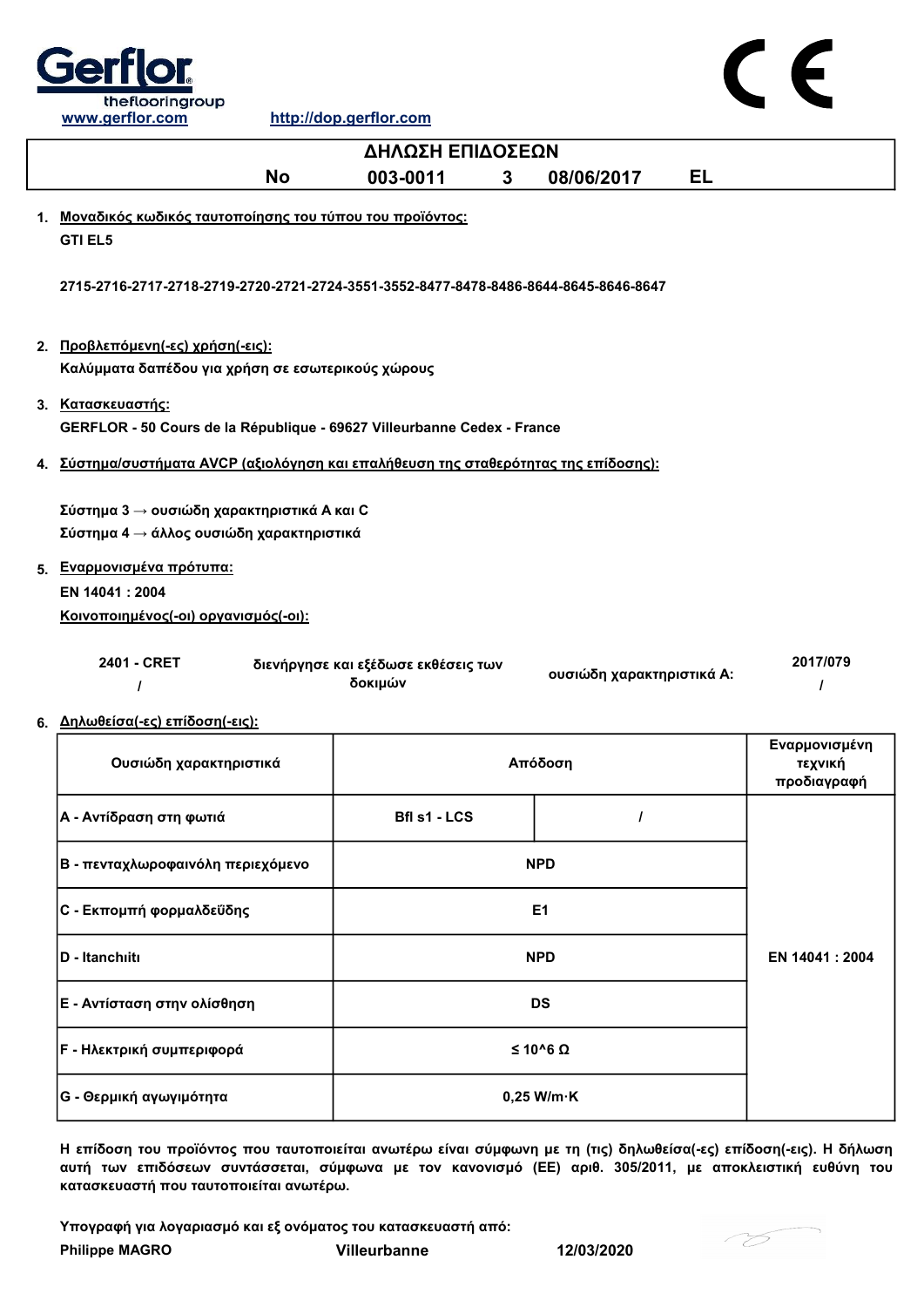

| <b>DECLARACIÓN DE PRESTACIONES</b>                                                             |                                       |                |                     |           |                                                    |  |
|------------------------------------------------------------------------------------------------|---------------------------------------|----------------|---------------------|-----------|----------------------------------------------------|--|
| <b>No</b>                                                                                      | 003-0011<br>3 <sup>1</sup>            |                | 08/06/2017          | <b>ES</b> |                                                    |  |
| 1. Código de identificación única del producto tipo:<br><b>GTI EL5</b>                         |                                       |                |                     |           |                                                    |  |
| 2715-2716-2717-2718-2719-2720-2721-2724-3551-3552-8477-8478-8486-8644-8645-8646-8647           |                                       |                |                     |           |                                                    |  |
| 2. Usos previstos:<br>Revestimiento de suelo para uso en interiores                            |                                       |                |                     |           |                                                    |  |
| 3. Fabricante:<br>GERFLOR - 50 Cours de la République - 69627 Villeurbanne Cedex - France      |                                       |                |                     |           |                                                    |  |
| 4. Sistemas de evaluación y verificación de la constancia de las prestaciones (EVCP):          |                                       |                |                     |           |                                                    |  |
| Sistema 3 $\rightarrow$ características A y C<br>Sistema 4 $\rightarrow$ otras características |                                       |                |                     |           |                                                    |  |
| 5. Norma armonizada:                                                                           |                                       |                |                     |           |                                                    |  |
| EN 14041 : 2004                                                                                |                                       |                |                     |           |                                                    |  |
| Organismos notificados:                                                                        |                                       |                |                     |           |                                                    |  |
| 2401 - CRET                                                                                    | realizado y emitido informe de ensayo |                | características A:  |           | 2017/079<br>1                                      |  |
| 6. Prestaciones declaradas:                                                                    |                                       |                |                     |           |                                                    |  |
| <b>Características esenciales</b>                                                              |                                       |                | <b>Prestaciones</b> |           | <b>Especificaciones</b><br>técnicas<br>armonizadas |  |
| A - Reacción al fuego                                                                          | Bfl s1 - LCS                          |                | I                   |           |                                                    |  |
| B - Contenido de pentaclorofenol (PCP)                                                         |                                       | <b>NPD</b>     |                     |           |                                                    |  |
| C - Emisión de formaldehído                                                                    |                                       | E <sub>1</sub> |                     |           |                                                    |  |
| D - Estanquidad                                                                                |                                       | <b>NPD</b>     |                     |           | EN 14041 : 2004                                    |  |
| E - Resistencia al deslizamiento                                                               |                                       | <b>DS</b>      |                     |           |                                                    |  |

F - Comportamiento eléctrico ≤ 10^6 Ω G - Conductividad térmica de de la conductividad térmica de la conductividad térmica de la conductividad térmica

Las prestaciones del producto identificado anteriormente son conformes con el conjunto de prestaciones declaradas. La presente declaración de prestaciones se emite, de conformidad con el Reglamento (UE) no 305/2011, bajo la sola responsabilidad del fabricante arriba identificado.

Firmado por y en nombre del fabricante por:

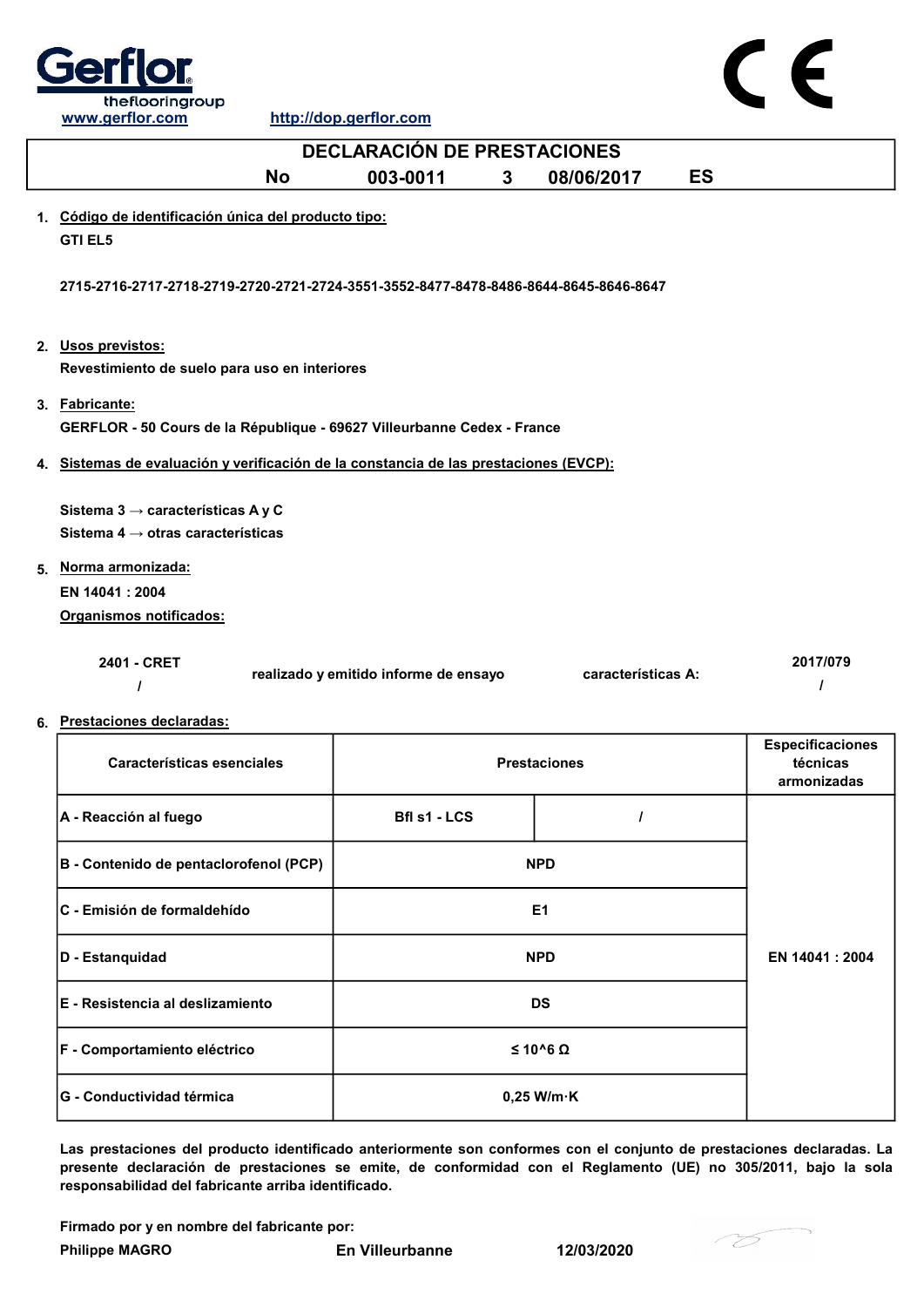

|    | <b>TOIMIVUSDEKLARATSIOON</b>                                                                    |                                      |                 |    |                                    |  |
|----|-------------------------------------------------------------------------------------------------|--------------------------------------|-----------------|----|------------------------------------|--|
|    | <b>No</b>                                                                                       | 003-0011<br>$\mathbf{3}$             | 08/06/2017      | ET |                                    |  |
|    | 1. Tootetüübi kordumatu identifitseerimiskood:<br><b>GTI EL5</b>                                |                                      |                 |    |                                    |  |
|    | 2715-2716-2717-2718-2719-2720-2721-2724-3551-3552-8477-8478-8486-8644-8645-8646-8647            |                                      |                 |    |                                    |  |
|    | 2. Kavandatud kasutusala(d):<br>Põrandakattematerjalid siseruumides kasutamiseks                |                                      |                 |    |                                    |  |
|    | 3. Tootja:<br>GERFLOR - 50 Cours de la République - 69627 Villeurbanne Cedex - France           |                                      |                 |    |                                    |  |
| 4. | Toimivuse püsivuse hindamise ja kontrolli süsteem:                                              |                                      |                 |    |                                    |  |
|    | Süsteem $3 \rightarrow p\ddot{o}$ hiomadused A ja C<br>Süsteem $4 \rightarrow$ muu põhiomadused |                                      |                 |    |                                    |  |
|    | 5. Ühtlustatud standard:                                                                        |                                      |                 |    |                                    |  |
|    | EN 14041: 2004<br>Teavitatud asutus(ed):                                                        |                                      |                 |    |                                    |  |
|    | 2401 - CRET<br>$\prime$<br>6. Deklareeritud toimivus:                                           | teostas ning andis välja katseruande | põhiomadused A: |    | 2017/079<br>$\prime$               |  |
|    | Põhiomadused                                                                                    |                                      | <b>Toimivus</b> |    | Ühtlustatud tehniline<br>kirjeldus |  |
|    | A - Tuletundlikkus                                                                              | <b>Bfl s1 - LCS</b>                  | $\prime$        |    |                                    |  |
|    | B - Pentaklorofenooli sisaldus                                                                  |                                      | <b>NPD</b>      |    |                                    |  |
|    | C - Formaldehüüdiheide                                                                          |                                      | E <sub>1</sub>  |    |                                    |  |
|    | D - Läbilaskvuse                                                                                |                                      | <b>NPD</b>      |    | EN 14041 : 2004                    |  |
|    | E - Libisemiskindluse                                                                           |                                      | <b>DS</b>       |    |                                    |  |
|    | F - Elektriline käitumine                                                                       |                                      | $≤ 10^6 Ω$      |    |                                    |  |

Eespool kirjeldatud toote toimivus vastab deklareeritud toimivusele. Käesolev toimivusdeklaratsioon on välja antud kooskõlas määrusega (EL) nr 305/2011 eespool nimetatud tootja ainuvastutusel.

Tootja poolt ja nimel allkirjastanud:

Philippe MAGRO Villeurbanne 12/03/2020

G - Soojusjuhtivuse and the control of the control of the control of the control of the control of the control of the control of the control of the control of the control of the control of the control of the control of the

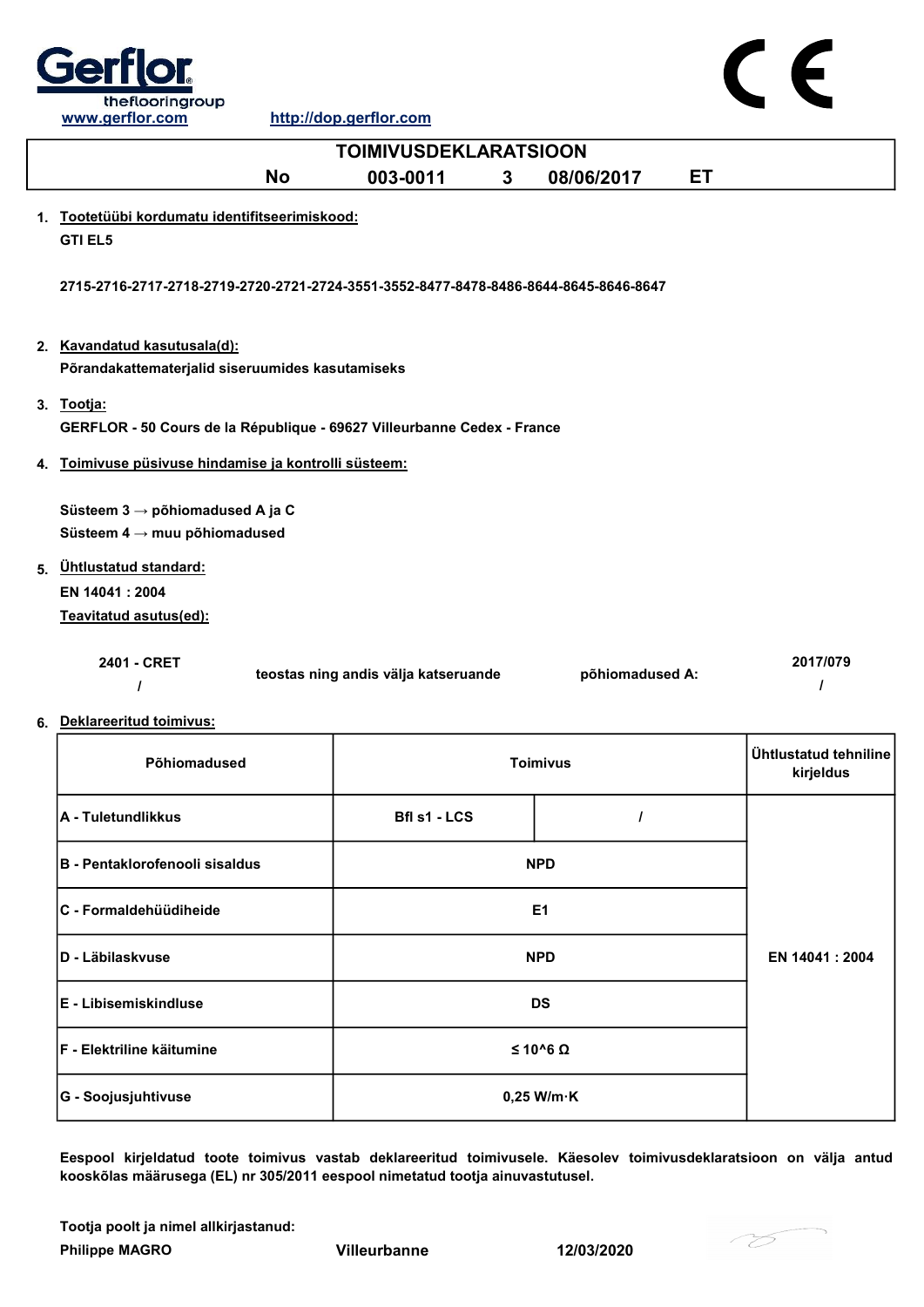

| <b>Oell lor</b>                    |           |                             |   |            |    |  |
|------------------------------------|-----------|-----------------------------|---|------------|----|--|
| theflooringroup<br>www.gerflor.com |           | http://dop.gerflor.com      |   |            |    |  |
|                                    |           | <b>SUORITUSTASOILMOITUS</b> |   |            |    |  |
|                                    | <b>No</b> | 003-0011                    | 3 | 08/06/2017 | FI |  |
|                                    |           |                             |   |            |    |  |

 $\blacksquare$ 

- 2. Aiottu käyttötarkoitus (aiotut käyttötarkoitukset): Lattianpäällysteet sisäkäyttöön
- 3. Valmistaja: GERFLOR - 50 Cours de la République - 69627 Villeurbanne Cedex - France
- 4. Suoritustason pysyvyyden arvioinnissa ja varmentamisessa käytetty järjestelmä/käytetyt järjestelmät:

Järjestelmä 3 → perusominaisuudet A ja C Järjestelmä 4  $\rightarrow$  muut perusominaisuudet

5. Yhdenmukaistettu standardi: EN 14041 : 2004 Ilmoitettu laitos/ilmoitetut laitokset:

| 2401 - CRET | suoritti ja antoi testiraportit | perusominaisuudet A: | 2017/079 |
|-------------|---------------------------------|----------------------|----------|
|             |                                 |                      |          |

6. Ilmoitettu suoritustaso/ilmoitetut suoritustasot:

| Perusominaisuudet                  | <b>Suoritustaso</b>  | Yhdenmukaistetut<br>tekniset eritelmät |  |
|------------------------------------|----------------------|----------------------------------------|--|
| A - Palokäyttäytyminen             | Bfl s1 - LCS         |                                        |  |
| B - Pentakloorifenolipitoisuus     | <b>NPD</b>           |                                        |  |
| C - Formaldehydipäästöt            | E <sub>1</sub>       |                                        |  |
| D - Vesitiiviys                    | <b>NPD</b>           | EN 14041 : 2004                        |  |
| E - Liukastumisenesto-ominaisuus   | <b>DS</b>            |                                        |  |
| <b>IF - Sähköiset ominaisuudet</b> | $≤ 10^6 Ω$           |                                        |  |
| <b>G - Lämmönjohtavuus</b>         | $0,25$ W/m $\cdot$ K |                                        |  |

Edellä yksilöidyn tuotteen suoritustaso on ilmoitettujen suoritustasojen joukon mukainen. Tämä suoritustasoilmoitus on asetuksen (EU) N:o 305/2011 mukaisesti annettu edellä ilmoitetun valmistajan yksinomaisella vastuulla.

Valmistajan puolesta allekirjoittanut:

Philippe MAGRO Villeurbanne 12/03/2020

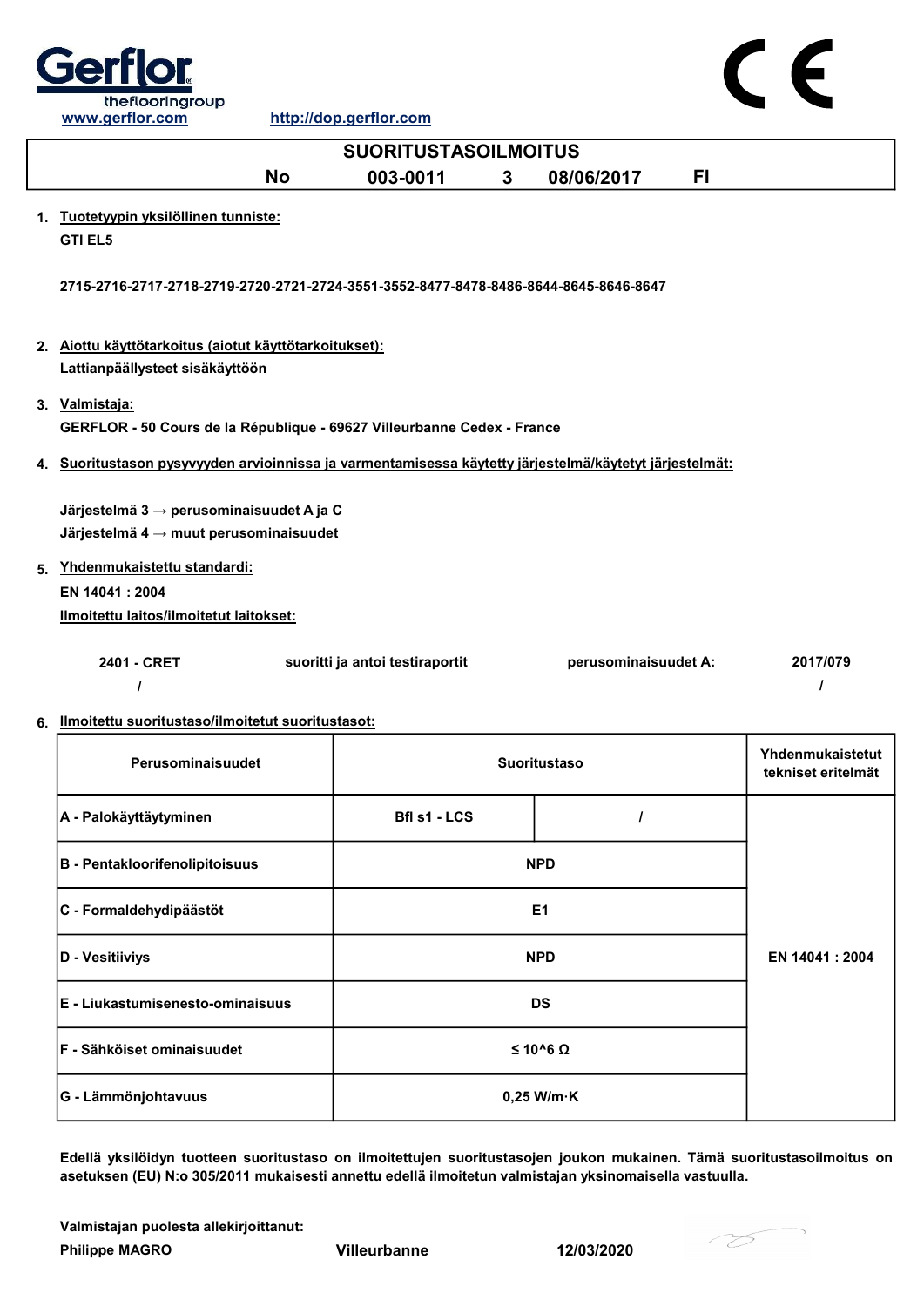

CE

| <b>IZJAVA O SVOJSTVIMA</b>                                                                  |                                             |                         |                                     |  |  |  |
|---------------------------------------------------------------------------------------------|---------------------------------------------|-------------------------|-------------------------------------|--|--|--|
| <b>No</b>                                                                                   | 003-0011<br>3                               | <b>HR</b><br>08/06/2017 |                                     |  |  |  |
| 1. Jedinstvena identifikacijska oznaka vrste proizvoda:<br><b>GTI EL5</b>                   |                                             |                         |                                     |  |  |  |
| 2715-2716-2717-2718-2719-2720-2721-2724-3551-3552-8477-8478-8486-8644-8645-8646-8647        |                                             |                         |                                     |  |  |  |
| 2. Namjena/namjene:<br>Podna obloga za unutarnju upotrebu                                   |                                             |                         |                                     |  |  |  |
| 3. Proizvođač:<br>GERFLOR - 50 Cours de la République - 69627 Villeurbanne Cedex - France   |                                             |                         |                                     |  |  |  |
| 4. Sustav/sustavi za ocjenu i provjeru stalnosti svojstava (AVCP):                          |                                             |                         |                                     |  |  |  |
| Sustavu 3 → Bitne značajke A i C<br>Sustavu 4 → Druga bitne značajke<br>5. Uskladena norma: |                                             |                         |                                     |  |  |  |
| EN 14041: 2004                                                                              |                                             |                         |                                     |  |  |  |
| Prijavljeno tijelo/prijavljena tijela:                                                      |                                             |                         |                                     |  |  |  |
| 2401 - CRET<br>ı                                                                            | provedeno i izdano izvještaji o ispitivanju | Bitne značajke A:       | 2017/079<br>I                       |  |  |  |
| 6. Objavljena svojstva:                                                                     |                                             |                         |                                     |  |  |  |
| Bitne značajke                                                                              |                                             | Svojstva                | Usklađena tehnička<br>specifikacija |  |  |  |
| A – Reakcija na požar                                                                       | Bfl s1 - LCS                                | $\prime$                |                                     |  |  |  |
| B - Sadrži pentaklorofenol                                                                  |                                             | <b>NPD</b>              |                                     |  |  |  |
| C - Emisije formaldehida                                                                    |                                             | E <sub>1</sub>          |                                     |  |  |  |
| D - Vodonepropusnost                                                                        |                                             | <b>NPD</b>              | EN 14041 : 2004                     |  |  |  |
| E - Protukliznost                                                                           |                                             | <b>DS</b>               |                                     |  |  |  |
| F - Električno ponašanje                                                                    |                                             | $≤ 10^6 Ω$              |                                     |  |  |  |

Prije utvrđeno svojstvo proizvoda u skladu je s objavljenim svojstvima. Ova izjava o svojstvima izdaje se, u skladu s Uredbom (EU) br. 305/2011, pod isključivom odgovornošću prethodno utvrđenog proizvođača.

Za proizvođača i u njegovo ime potpisao:

Philippe MAGRO U Villeurbanne 12/03/2020

G - Toplinska provodljivost 0,25 W/m·K

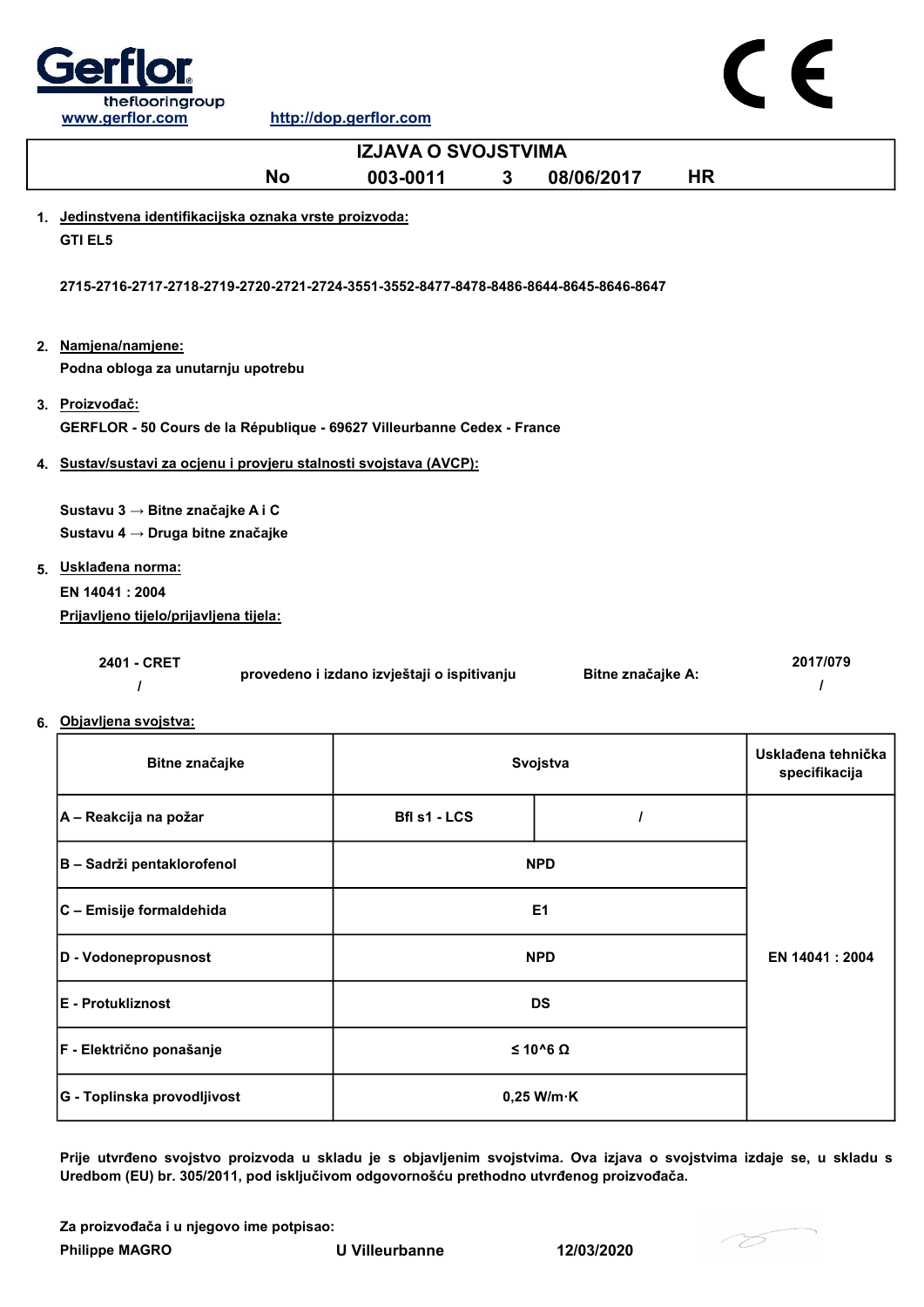

| <b>TELJESÍTMÉNYNYILATKOZAT</b>                                                              |                                            |                           |                                  |  |  |
|---------------------------------------------------------------------------------------------|--------------------------------------------|---------------------------|----------------------------------|--|--|
| <b>No</b>                                                                                   | 003-0011<br>3                              | <b>HU</b><br>08/06/2017   |                                  |  |  |
| 1. A terméktípus egyedi azonosító kódja:<br><b>GTI EL5</b>                                  |                                            |                           |                                  |  |  |
| 2715-2716-2717-2718-2719-2720-2721-2724-3551-3552-8477-8478-8486-8644-8645-8646-8647        |                                            |                           |                                  |  |  |
| 2. Felhasználás célja(i):<br>Padlóburkoló anyagok beltéri használatra                       |                                            |                           |                                  |  |  |
| 3. Gyártó:<br>GERFLOR - 50 Cours de la République - 69627 Villeurbanne Cedex - France       |                                            |                           |                                  |  |  |
| 4. Az AVCP-rendszer(ek):                                                                    |                                            |                           |                                  |  |  |
| Rendszerben 3 → alapvető tulajdonságok A és C<br>Rendszerben 4 → más alapvető tulajdonságok |                                            |                           |                                  |  |  |
| 5. Harmonizált szabvány:<br>EN 14041: 2004<br>Bejelentett szerv(ek):                        |                                            |                           |                                  |  |  |
| 2401 - CRET<br>I                                                                            | végzett és a következőt adta ki jelentések | alapvető tulajdonságok A: | 2017/079<br>$\prime$             |  |  |
| 6. A nyilatkozatban szereplő teljesítmény(ek):                                              |                                            |                           |                                  |  |  |
| Alapvető tulajdonságok                                                                      |                                            | Teljesítmény              | Harmonizált műszaki<br>előírások |  |  |
| A - Tűzvédelmi osztály                                                                      | <b>Bfl s1 - LCS</b>                        | $\prime$                  |                                  |  |  |

| <b>A - Tuzvedelilli OSZtaly</b>    | <b>DIISI-LUJ</b>       |  |                 |
|------------------------------------|------------------------|--|-----------------|
| B - Pentaklór-fenol tartalom (PCP) | <b>NPD</b>             |  |                 |
| C - Formaldehidkibocsátás          | E <sub>1</sub>         |  |                 |
| D - Vízállóság                     | <b>NPD</b>             |  | EN 14041 : 2004 |
| E - Csúszásgátló teljesítményt     | <b>DS</b>              |  |                 |
| F - Elektromos viselkedés          | $\leq 10^{6}$ $\Omega$ |  |                 |
| G - Hővezető képesség              | $0,25$ W/m $\cdot$ K   |  |                 |

A fent azonosított termék teljesítménye megfelel a bejelentett teljesítmény(ek)nek. A 305/2011/EU rendeletnek megfelelően e teljesítménynyilatkozat kiadásáért kizárólag a fent meghatározott gyártó a felelős.

A gyártó nevében és részéről aláíró személy:

Philippe MAGRO Villeurbanne 12/03/2020

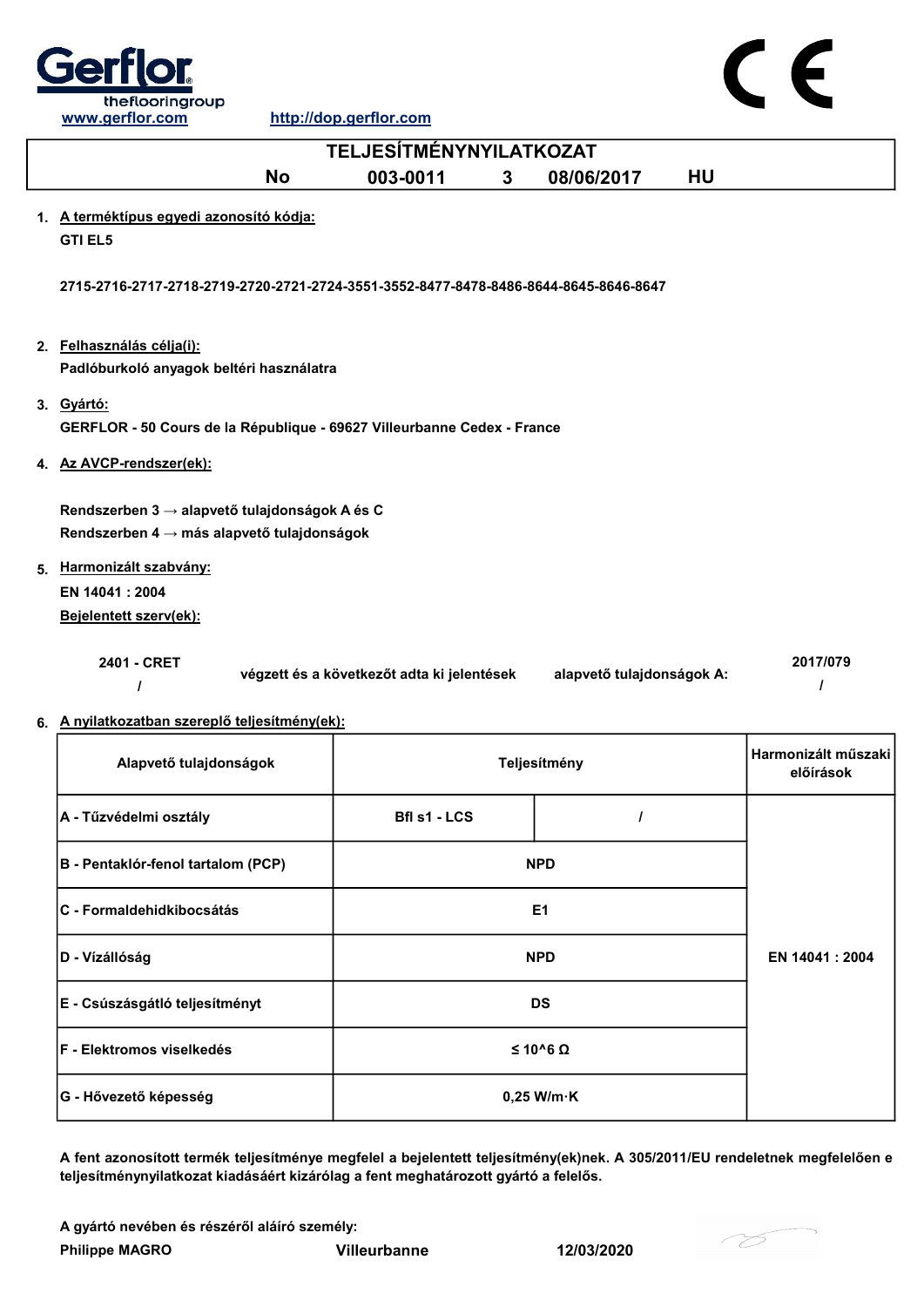

| <b>DICHIARAZIONE DI PRESTAZIONE</b>                                                        |                                                  |                    |                                  |  |  |
|--------------------------------------------------------------------------------------------|--------------------------------------------------|--------------------|----------------------------------|--|--|
| <b>No</b>                                                                                  | 003-0011<br>3                                    | IT<br>08/06/2017   |                                  |  |  |
| 1. Codice di identificazione unico del prodotto-tipo:<br><b>GTI EL5</b>                    |                                                  |                    |                                  |  |  |
| 2715-2716-2717-2718-2719-2720-2721-2724-3551-3552-8477-8478-8486-8644-8645-8646-8647       |                                                  |                    |                                  |  |  |
| 2. Usi previsti:<br>Rivestimenti per uso interno                                           |                                                  |                    |                                  |  |  |
| 3. Fabbricante:<br>GERFLOR - 50 Cours de la République - 69627 Villeurbanne Cedex - France |                                                  |                    |                                  |  |  |
| 4. Sistemi di VVCP:                                                                        |                                                  |                    |                                  |  |  |
| Sistema $3 \rightarrow$ caratteristiche A e C                                              |                                                  |                    |                                  |  |  |
| Sistema 4 $\rightarrow$ altre caratteristiche                                              |                                                  |                    |                                  |  |  |
| 5. Norma armonizzata:                                                                      |                                                  |                    |                                  |  |  |
| EN 14041 : 2004                                                                            |                                                  |                    |                                  |  |  |
| Organismi notificati:                                                                      |                                                  |                    |                                  |  |  |
| 2401 - CRET                                                                                | ha effettuato e ha rilasciato relazioni di prova | caratteristiche A: | 2017/079<br>$\prime$             |  |  |
| 6. Prestazioni dichiarate:                                                                 |                                                  |                    |                                  |  |  |
| Caratteristiche essenziali<br>Prestazioni                                                  |                                                  |                    | Specifica tecnica<br>armonizzata |  |  |
|                                                                                            |                                                  |                    |                                  |  |  |

| <b>A</b> - Reazione al fuoco        | Bfl s1 - LCS         |                |  |
|-------------------------------------|----------------------|----------------|--|
| <b>B</b> - Pentaclorofenolo         | <b>NPD</b>           |                |  |
| C - Emissione di formaldeide (HCHO) | E <sub>1</sub>       |                |  |
| D - Tenuta stagna                   | <b>NPD</b>           | EN 14041: 2004 |  |
| E - Resistenza allo scivolamento    | <b>DS</b>            |                |  |
| F - Compartemento all'elettricità   | $≤ 10^6 Ω$           |                |  |
| <b>G - Conduttività termica</b>     | $0,25$ W/m $\cdot$ K |                |  |

La prestazione del prodotto sopra identificato è conforme all'insieme delle prestazioni dichiarate. La presente dichiarazione di responsabilità viene emessa, in conformità al regolamento (UE) n. 305/2011, sotto la sola responsabilità del fabbricante sopra identificato.

Firmato a nome e per conto del fabbricante da:

Philippe MAGRO **In Villeurbanne** 12/03/2020

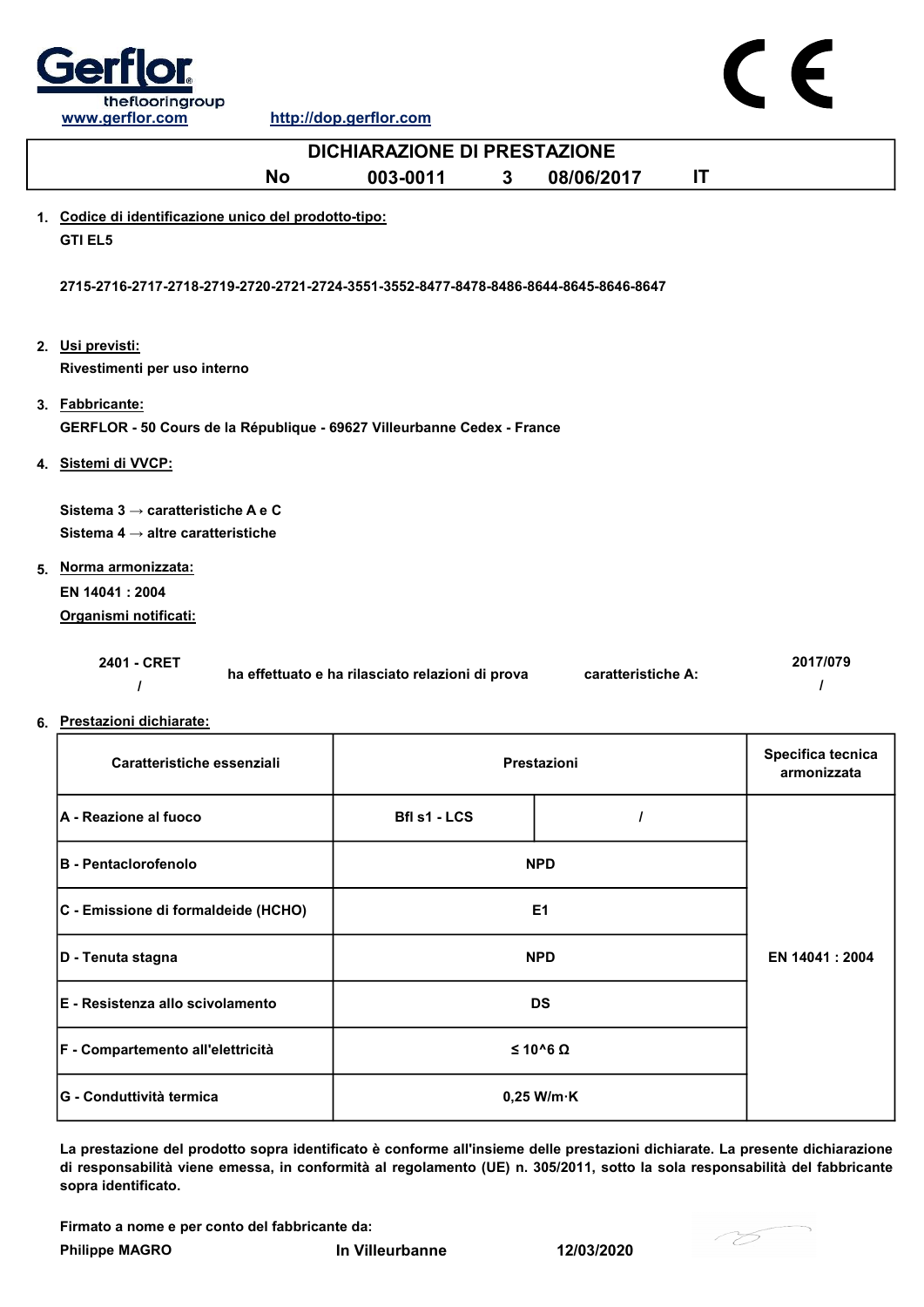



| EKSPLOATACINIŲ SAVYBIŲ DEKLARACIJA                                                                                                                                          |              |                                                                                                                                                   |                                                                                |                                                                                                                                                                                                                                                      |                                    |  |
|-----------------------------------------------------------------------------------------------------------------------------------------------------------------------------|--------------|---------------------------------------------------------------------------------------------------------------------------------------------------|--------------------------------------------------------------------------------|------------------------------------------------------------------------------------------------------------------------------------------------------------------------------------------------------------------------------------------------------|------------------------------------|--|
| <b>No</b>                                                                                                                                                                   | 003-0011     |                                                                                                                                                   | 08/06/2017                                                                     | LT                                                                                                                                                                                                                                                   |                                    |  |
| <b>GTI EL5</b>                                                                                                                                                              |              |                                                                                                                                                   |                                                                                |                                                                                                                                                                                                                                                      |                                    |  |
|                                                                                                                                                                             |              |                                                                                                                                                   |                                                                                |                                                                                                                                                                                                                                                      |                                    |  |
| 2. Naudojimo paskirtis (-ys):<br>Grindų dangos naudoti patalpų viduje                                                                                                       |              |                                                                                                                                                   |                                                                                |                                                                                                                                                                                                                                                      |                                    |  |
| 3. Gamintojas:                                                                                                                                                              |              |                                                                                                                                                   |                                                                                |                                                                                                                                                                                                                                                      |                                    |  |
|                                                                                                                                                                             |              |                                                                                                                                                   |                                                                                |                                                                                                                                                                                                                                                      |                                    |  |
| Sistema 3 → charakteristikos A ir C<br>Sistema 4 $\rightarrow$ kitas charakteristikos<br>5. Darnusis standartas:<br>EN 14041: 2004<br>Notifikuotoji (-osios) įstaiga (-os): |              |                                                                                                                                                   |                                                                                |                                                                                                                                                                                                                                                      |                                    |  |
| 2401 - CRET<br>I                                                                                                                                                            |              |                                                                                                                                                   |                                                                                |                                                                                                                                                                                                                                                      | 2017/079                           |  |
| Esminės charakteristikos                                                                                                                                                    |              |                                                                                                                                                   |                                                                                |                                                                                                                                                                                                                                                      | Darnioji techninė<br>specifikacija |  |
| A - Reakciją į ugnį                                                                                                                                                         | Bfl s1 - LCS |                                                                                                                                                   | I                                                                              |                                                                                                                                                                                                                                                      |                                    |  |
| B - Pentachlorofenolis turinį                                                                                                                                               |              |                                                                                                                                                   |                                                                                |                                                                                                                                                                                                                                                      |                                    |  |
| C - Emisijos formaldehido                                                                                                                                                   |              |                                                                                                                                                   |                                                                                |                                                                                                                                                                                                                                                      |                                    |  |
| D - Vanduo                                                                                                                                                                  |              |                                                                                                                                                   |                                                                                |                                                                                                                                                                                                                                                      | EN 14041 : 2004                    |  |
| E - Atsparumas slydimui                                                                                                                                                     |              |                                                                                                                                                   |                                                                                |                                                                                                                                                                                                                                                      |                                    |  |
|                                                                                                                                                                             |              | 1. Produkto tipo unikalus identifikavimo kodas:<br>atliko ir išdavė bandymų ataskaitas<br>6. Deklaruojama (-os) eksploatacinė (-ės) savybė (-ės): | 3<br>4. Eksploatacinių savybių pastovumo vertinimo ir tikrinimo sistema (-os): | 2715-2716-2717-2718-2719-2720-2721-2724-3551-3552-8477-8478-8486-8644-8645-8646-8647<br>GERFLOR - 50 Cours de la République - 69627 Villeurbanne Cedex - France<br>Eksploatacinės savybės<br><b>NPD</b><br>E <sub>1</sub><br><b>NPD</b><br><b>DS</b> | charakteristikos A:                |  |

Nurodyto produkto eksploatacinės savybės atitinka visas deklaruotas eksploatacines savybes. Ši eksploatacinių savybių deklaracija pateikiama vadovaujantis Reglamentu (ES) Nr. 305/2011, atsakomybė už jos turinį tenka tik joje nurodytam gamintojui.

≤ 10^6 Ω

Pasirašyta (gamintojo ir jo vardu):

F - Veikimas elektros atžvilgiu

Philippe MAGRO Villeurbanne 12/03/2020

G - Šilumos laidumas based based based on the contract of the contract of the contract of the contract of the contract of the contract of the contract of the contract of the contract of the contract of the contract of the

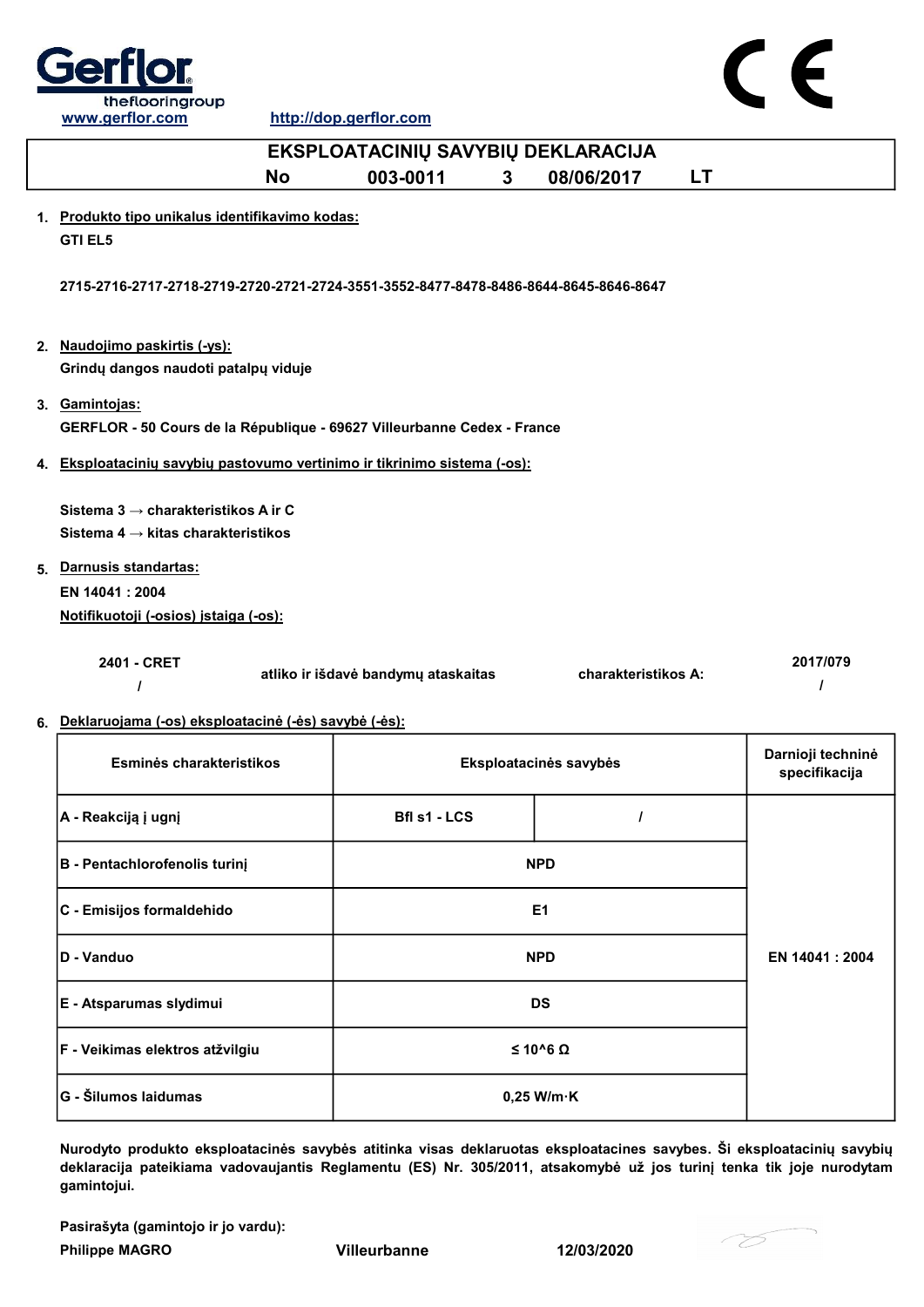

http://dop.gerflor.com

| EKSPLUATĀCIJAS ĪPAŠĪBU DEKLARĀCIJA                                                   |                                 |                         |                                     |  |  |
|--------------------------------------------------------------------------------------|---------------------------------|-------------------------|-------------------------------------|--|--|
| <b>No</b>                                                                            | 003-0011<br>$\mathbf{3}$        | <b>LV</b><br>08/06/2017 |                                     |  |  |
| 1. Unikālais izstrādājuma tipa identifikācijas numurs:                               |                                 |                         |                                     |  |  |
| <b>GTI EL5</b>                                                                       |                                 |                         |                                     |  |  |
| 2715-2716-2717-2718-2719-2720-2721-2724-3551-3552-8477-8478-8486-8644-8645-8646-8647 |                                 |                         |                                     |  |  |
| 2. Paredzētais izmantojums:                                                          |                                 |                         |                                     |  |  |
| Grīdas segumi lietošanai telpās                                                      |                                 |                         |                                     |  |  |
| 3. Ražotājs:                                                                         |                                 |                         |                                     |  |  |
| GERFLOR - 50 Cours de la République - 69627 Villeurbanne Cedex - France              |                                 |                         |                                     |  |  |
| 4. Ekspluatācijas īpašību noturības novērtējuma un pārbaudes (AVCP) sistēma(-as):    |                                 |                         |                                     |  |  |
|                                                                                      |                                 |                         |                                     |  |  |
| Sistēma 3 → raksturlielumi A un C                                                    |                                 |                         |                                     |  |  |
| Sistēma 4 $\rightarrow$ cits raksturlielumi                                          |                                 |                         |                                     |  |  |
| 5. Saskanotais standarts:                                                            |                                 |                         |                                     |  |  |
| EN 14041 : 2004                                                                      |                                 |                         |                                     |  |  |
| Pazinotā(-ās) iestāde(-es):                                                          |                                 |                         |                                     |  |  |
| 2401 - CRET                                                                          | veica un izdeva testu ziņojumus | raksturlielumi A:       | 2017/079<br>ı                       |  |  |
| 6. Deklarētā(-ās) ekspluatācijas īpašība(-as):                                       |                                 |                         |                                     |  |  |
| Būtiskie raksturlielumi                                                              |                                 | Ekspluatācijas īpašības | Saskaņota tehniskā<br>specifikācija |  |  |
| A - Reakcija uz uguni                                                                | Bfl s1 - LCS                    | I                       |                                     |  |  |
| B - Pentahlorfenolu saturu                                                           |                                 | <b>NPD</b>              |                                     |  |  |
| C - Formaldehīda emisija                                                             |                                 | E <sub>1</sub>          |                                     |  |  |
| D - Udens                                                                            |                                 | <b>NPD</b>              | EN 14041 : 2004                     |  |  |
| E - Slīdes noturība                                                                  |                                 | <b>DS</b>               |                                     |  |  |
| F - Elektriskās īpašības                                                             |                                 | $≤ 10^6 Ω$              |                                     |  |  |

Iepriekš norādītā izstrādājuma ekspluatācijas īpašības atbilst deklarēto ekspluatācijas īpašību kopumam. Šī ekspluatācijas īpašību deklarācija izdota saskaņā ar Regulu (ES) Nr. 305/2011, un par to ir atbildīgs vienīgi iepriekš norādītais ražotājs.

Philippe MAGRO Villeurbanne 12/03/2020 Parakstīts ražotāja vārdā:

G - Siltuma vadītspēja  $\vert$  0,25 W/m·K

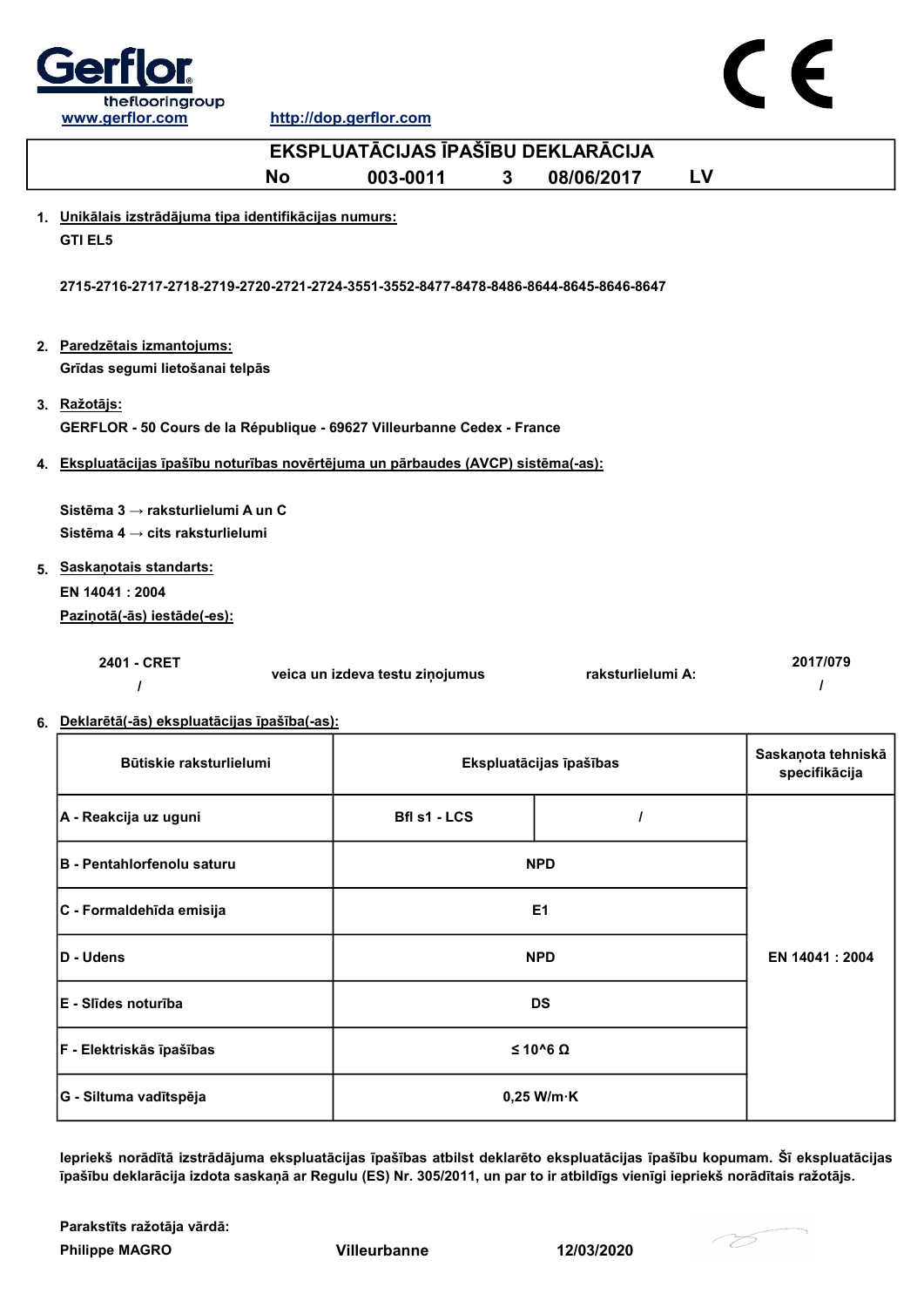

http://dop.gerflor.com

|    | DIKJARAZZJONI TA' PRESTAZZJONI                                                              |                                  |                              |                                            |  |  |
|----|---------------------------------------------------------------------------------------------|----------------------------------|------------------------------|--------------------------------------------|--|--|
|    | <b>No</b>                                                                                   | 003-0011<br>3                    | 08/06/2017<br><b>MT</b>      |                                            |  |  |
|    | 1. Kodići uniku ta' identifikazzjoni tat-tip tal-prodott:<br><b>GTI EL5</b>                 |                                  |                              |                                            |  |  |
|    | 2715-2716-2717-2718-2719-2720-2721-2724-3551-3552-8477-8478-8486-8644-8645-8646-8647        |                                  |                              |                                            |  |  |
|    | 2. Użu/i intenzjonat/i:<br>Pavimenti għall-użu interjuri                                    |                                  |                              |                                            |  |  |
|    | 3. Manifattur:<br>GERFLOR - 50 Cours de la République - 69627 Villeurbanne Cedex - France   |                                  |                              |                                            |  |  |
| 4. | Sistema/i ta' AVCP:                                                                         |                                  |                              |                                            |  |  |
|    | Sistema 3 → karatteristići essenzjali A u C<br>Sistema 4 $\rightarrow$ ohra characteristics |                                  |                              |                                            |  |  |
|    | 5. Standard armonizzat:<br>EN 14041: 2004                                                   |                                  |                              |                                            |  |  |
|    | Korp/i nnotifikat/i:                                                                        |                                  |                              |                                            |  |  |
|    | 2401 - CRET<br>I                                                                            | magħmula u maħruġa rapporti test | karatteristići essenzjali A: | 2017/079<br>I                              |  |  |
|    | 6. Prestazzjoni/jiet ddikjarata/i:                                                          |                                  |                              |                                            |  |  |
|    | Karatteristići essenzjali                                                                   |                                  | Prestazzjoni                 | Specifikazzjonijiet<br>teknići armonizzati |  |  |
|    | A - Reazzjoni ghal hruq                                                                     | <b>Bfl s1 - LCS</b>              | $\prime$                     |                                            |  |  |
|    | <b>B</b> - Kontenut tal pentaklorofenol                                                     |                                  | <b>NPD</b>                   |                                            |  |  |
|    | C - Emissjoni ta 'formaldehyde                                                              |                                  | E <sub>1</sub>               |                                            |  |  |
|    | D - Water-ghafis                                                                            |                                  | <b>NPD</b>                   | EN 14041: 2004                             |  |  |
|    |                                                                                             |                                  |                              |                                            |  |  |

E - Slipperiness DS F - Imġieba elettriku ≤ 10^6 Ω G - Konduttività termali 0,25 W/m·K

Il-prestazzjoni tal-prodott identifikat hawn fuq hija konformi mal-prestazzjonijiet iddikjarati. Din id-dikjarazzjoni ta' prestazzjoni hija maħruġa, skont ir-Regolament (UE) Nru 305/2011, taħt ir-responsabbiltà unika tal-manifattur identifikat hawn fuq.

Iffirmat għal u f'isem il-manifattur minn:

Philippe MAGRO Fi Villeurbanne 12/03/2020

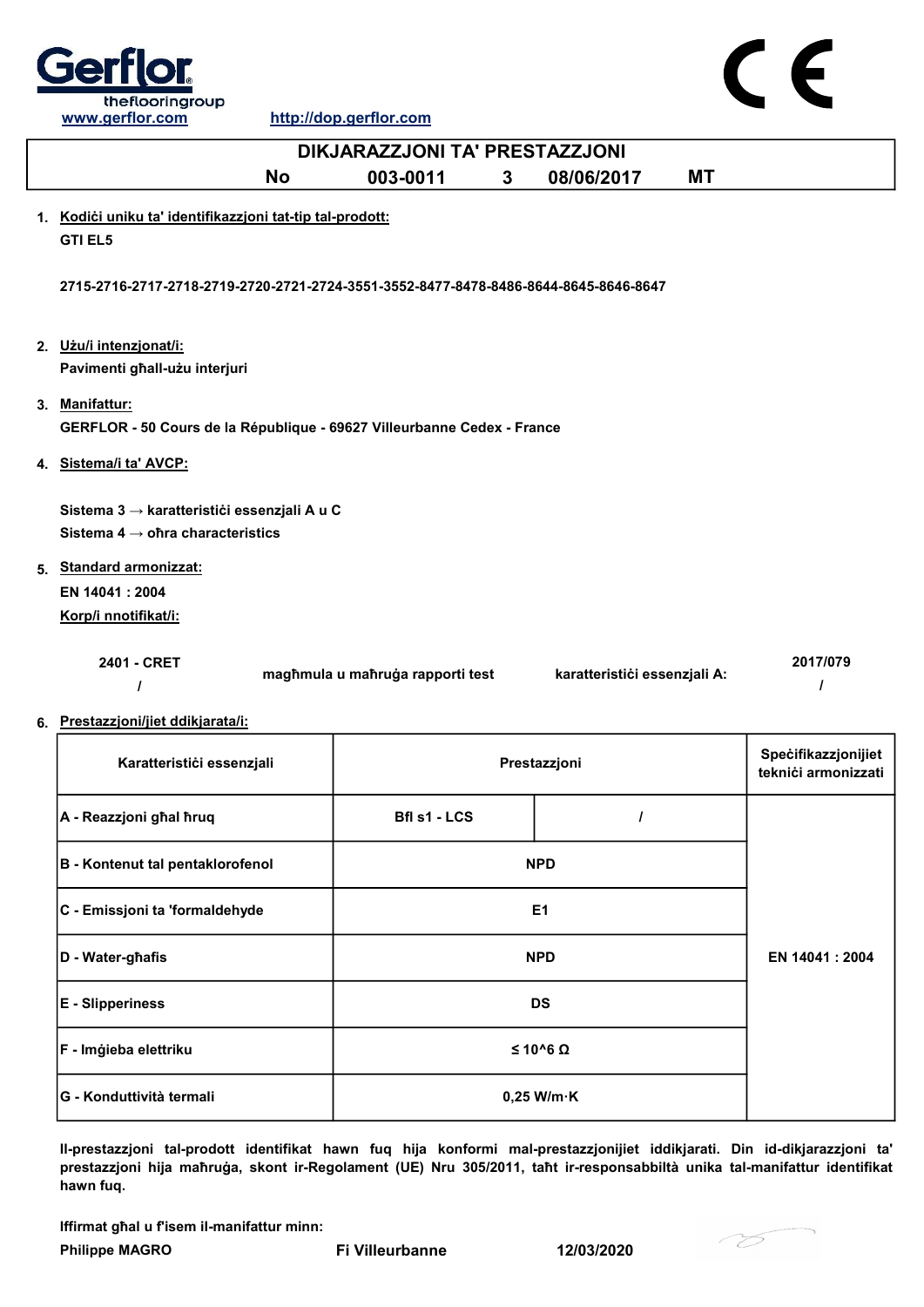



| <b>PRESTATIEVERKLARING</b>                                                                      |                                                               |                |                   |           |                                                |
|-------------------------------------------------------------------------------------------------|---------------------------------------------------------------|----------------|-------------------|-----------|------------------------------------------------|
| <b>No</b>                                                                                       | 003-0011<br>3                                                 |                | 08/06/2017        | <b>NL</b> |                                                |
| 1. Unieke identificatiecode van het producttype:<br><b>GTI EL5</b>                              |                                                               |                |                   |           |                                                |
| 2715-2716-2717-2718-2719-2720-2721-2724-3551-3552-8477-8478-8486-8644-8645-8646-8647            |                                                               |                |                   |           |                                                |
| 2. Beoogd(e) gebruik(en):<br>Vloerbdekkingen voor binnen gebruik                                |                                                               |                |                   |           |                                                |
| 3. Fabrikant:<br>GERFLOR - 50 Cours de la République - 69627 Villeurbanne Cedex - France        |                                                               |                |                   |           |                                                |
| 4. Het systeem of de systemen voor de beoordeling en verificatie van de prestatiebestendigheid: |                                                               |                |                   |           |                                                |
| Systeem $3 \rightarrow$ kenmerken A en C<br>Systeem 4 $\rightarrow$ other characteristics       |                                                               |                |                   |           |                                                |
| 5. Geharmoniseerde norm:<br>EN 14041 : 2004<br>Aangemelde instantie(s):                         |                                                               |                |                   |           |                                                |
| 2401 - CRET<br>$\prime$                                                                         | heeft uitgevoerd en heeft verstrekt rapporten<br>inzake tests |                | kenmerken A:      |           | 2017/079<br>I                                  |
| 6. Aangegeven prestatie(s):                                                                     |                                                               |                |                   |           |                                                |
| Essentiële kenmerken                                                                            |                                                               |                | <b>Prestaties</b> |           | Geharmoniseerde<br>technische<br>specificaties |
| A - Reactie bij brand                                                                           | Bfl s1 - LCS                                                  |                | $\prime$          |           |                                                |
| <b>B</b> - Gehalte pentachloorfenol                                                             |                                                               | <b>NPD</b>     |                   |           |                                                |
| C - Uitstoot van formaldehyde                                                                   |                                                               | E <sub>1</sub> |                   |           |                                                |
| D - Waterdichtheid                                                                              |                                                               | <b>NPD</b>     |                   |           | EN 14041 : 2004                                |

G - Warmtegeleiding and the control of the control of the control of the control of the control of the control of the control of the control of the control of the control of the control of the control of the control of the E - Slipweerstand DS F - Elektrisch gedrag ≤ 10^6 Ω

De prestaties van het hierboven omschreven product zijn conform de aangegeven prestaties. Deze prestatieverklaring wordt in overeenstemming met Verordening (EU) nr. 305/2011 onder de exclusieve verantwoordelijkheid van de hierboven vermelde fabrikant verstrekt.

Ondertekend voor en namens de fabrikant door:

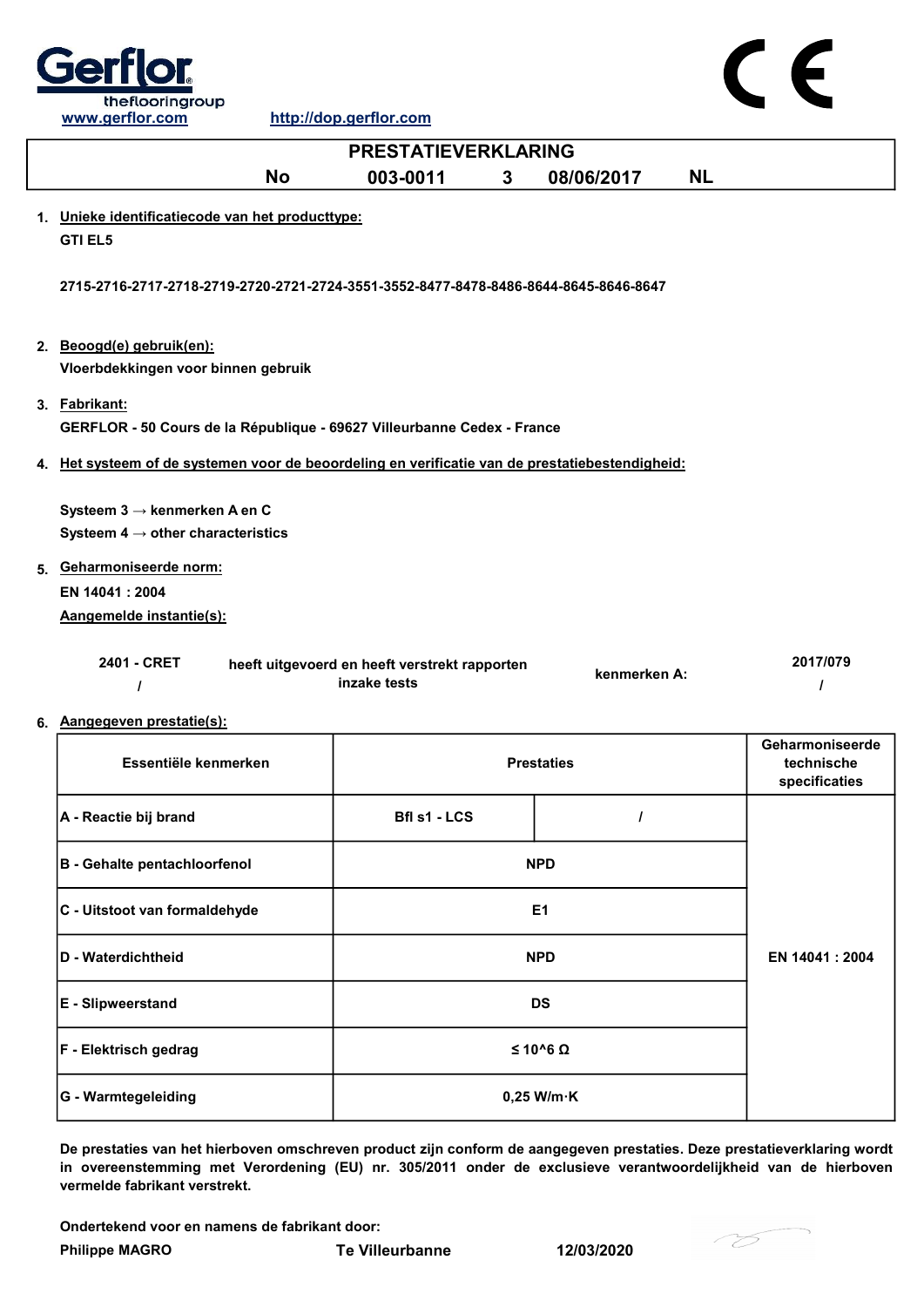



| DEKLARACJA WŁAŚCIWOŚCI UŻYTKOWYCH                                                                                                                                            |                                            |   |                      |           |                                              |  |
|------------------------------------------------------------------------------------------------------------------------------------------------------------------------------|--------------------------------------------|---|----------------------|-----------|----------------------------------------------|--|
| <b>No</b>                                                                                                                                                                    | 003-0011                                   | 3 | 08/06/2017           | <b>PL</b> |                                              |  |
| 1. Niepowtarzalny kod identyfikacyjny typu wyrobu:<br><b>GTI EL5</b>                                                                                                         |                                            |   |                      |           |                                              |  |
| 2715-2716-2717-2718-2719-2720-2721-2724-3551-3552-8477-8478-8486-8644-8645-8646-8647                                                                                         |                                            |   |                      |           |                                              |  |
| 2. Zamierzone zastosowanie lub zastosowania:                                                                                                                                 |                                            |   |                      |           |                                              |  |
| Pokrycia podłogowe użytkowanie wewnątrz                                                                                                                                      |                                            |   |                      |           |                                              |  |
| 3. Producent:                                                                                                                                                                |                                            |   |                      |           |                                              |  |
| GERFLOR - 50 Cours de la République - 69627 Villeurbanne Cedex - France                                                                                                      |                                            |   |                      |           |                                              |  |
| 4. System(-y) oceny i weryfikacji stałości właściwości użytkowych:                                                                                                           |                                            |   |                      |           |                                              |  |
| Systemie 3 → charakterystyki A és C<br>Systemie 4 $\rightarrow$ inne charakterystyki<br>5. Norma zharmonizowana:<br>EN 14041 : 2004<br>Jednostka lub jednostki notyfikowane: |                                            |   |                      |           |                                              |  |
| 2401 - CRET<br>$\prime$<br>6. Deklarowane właściwości użytkowe:                                                                                                              | przeprowadził i wydał sprawozdania z badań |   | charakterystyki A:   |           | 2017/079                                     |  |
| Zasadnicze charakterystyki                                                                                                                                                   |                                            |   | Właściwości użytkowe |           | Zharmonizowana<br>specyfikacja<br>techniczna |  |
| A - Reakcja na ogień                                                                                                                                                         | <b>Bfl s1 - LCS</b>                        |   |                      |           |                                              |  |
| B - Zawartość pentachlorofenolu (PCP)                                                                                                                                        |                                            |   | <b>NPD</b>           |           |                                              |  |
| C - Emisja formaldehydu                                                                                                                                                      |                                            |   | E1                   |           |                                              |  |
| D - Wodoszczelność                                                                                                                                                           |                                            |   | <b>NPD</b>           |           | EN 14041 : 2004                              |  |
| E - Odporność na poślizg                                                                                                                                                     |                                            |   | <b>DS</b>            |           |                                              |  |

Właściwości użytkowe określonego powyżej wyrobu są zgodne z zestawem deklarowanych właściwości użytkowych. Niniejsza deklaracja właściwości użytkowych wydana zostaje zgodnie z rozporządzeniem (UE) nr 305/2011 na wyłączną odpowiedzialność producenta określonego powyżej.

0,25 W/m·K

W imieniu producenta podpisał(-a):

G - Przewodność cieplna

Philippe MAGRO w Villeurbanne 12/03/2020

F - Zachowanie elektryczne ≤ 10^6 Ω

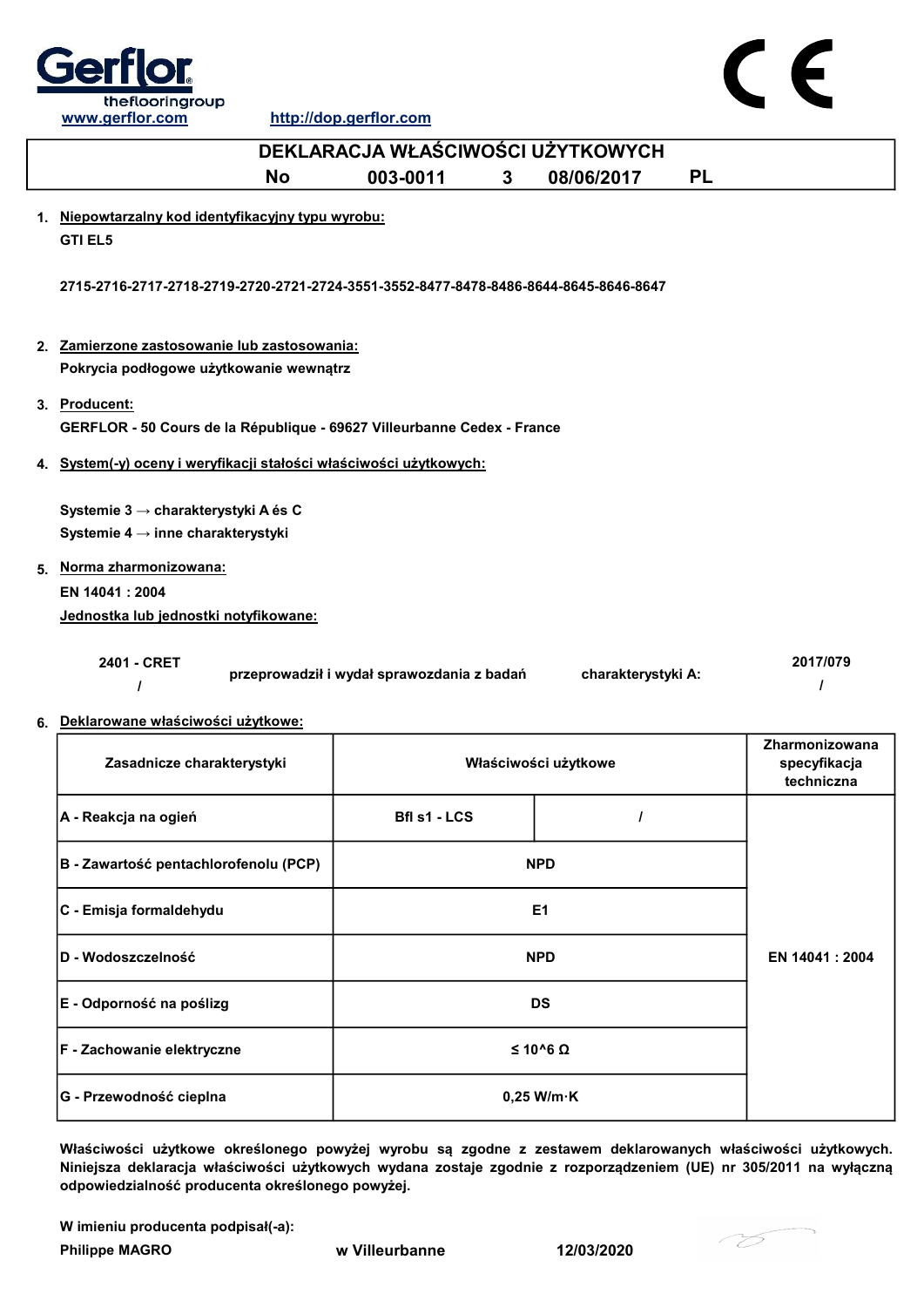

|    | DECLARAÇÃO DE DESEMPENHO                                                                        |                                        |                         |                                            |  |  |
|----|-------------------------------------------------------------------------------------------------|----------------------------------------|-------------------------|--------------------------------------------|--|--|
|    | <b>No</b>                                                                                       | 003-0011<br>$\mathbf{3}$               | <b>PT</b><br>08/06/2017 |                                            |  |  |
|    | 1. Código de identificação único do produto-tipo:<br><b>GTI EL5</b>                             |                                        |                         |                                            |  |  |
|    | 2715-2716-2717-2718-2719-2720-2721-2724-3551-3552-8477-8478-8486-8644-8645-8646-8647            |                                        |                         |                                            |  |  |
|    | 2. Utilização(ões) prevista(s):<br>Revestimentos de piso para interiores                        |                                        |                         |                                            |  |  |
|    | 3. Fabricante:<br>GERFLOR - 50 Cours de la République - 69627 Villeurbanne Cedex - France       |                                        |                         |                                            |  |  |
|    | 4. Sistema(s) de avaliação e verificação da regularidade do desempenho (AVCP):                  |                                        |                         |                                            |  |  |
|    | Sistema 3 $\rightarrow$ características A e C<br>Sistema 4 $\rightarrow$ outros características |                                        |                         |                                            |  |  |
|    | 5. Norma harmonizada:                                                                           |                                        |                         |                                            |  |  |
|    | EN 14041 : 2004<br>Organismo(s) notificado(s):                                                  |                                        |                         |                                            |  |  |
|    | 2401 - CRET                                                                                     | realizou e emitiu relatório de ensaios | característica A:       | 2017/079<br>$\prime$                       |  |  |
| 6. | Desempenho(s) declarado(s):                                                                     |                                        |                         |                                            |  |  |
|    | Características essenciais                                                                      |                                        | Desempenho              | Especificações<br>técnicas<br>harmonizadas |  |  |
|    | A - Reacção ao fogo                                                                             | Bfl s1 - LCS                           |                         |                                            |  |  |
|    | B - Conteúdos pentaclorofenol                                                                   |                                        | <b>NPD</b>              |                                            |  |  |
|    | C - Emissão de formaldeído                                                                      |                                        | E <sub>1</sub>          |                                            |  |  |
|    | D - Estanques                                                                                   |                                        | <b>NPD</b>              | EN 14041 : 2004                            |  |  |
|    | E - Resistência ao deslize                                                                      |                                        | <b>DS</b>               |                                            |  |  |
|    | F - Comportamento eléctrico                                                                     |                                        | $≤ 10^6 Ω$              |                                            |  |  |

O desempenho do produto identificado acima está em conformidade com o conjunto de desempenhos declarados. A presente declaração de desempenho é emitida, em conformidade com o Regulamento (UE) n.o 305/2011, sob a exclusiva responsabilidade do fabricante identificado acima.

Assinado por e em nome do fabricante por:

G - Condutividade térmica de de la conductividade térmica de la conductividade de la conductividade de la condu

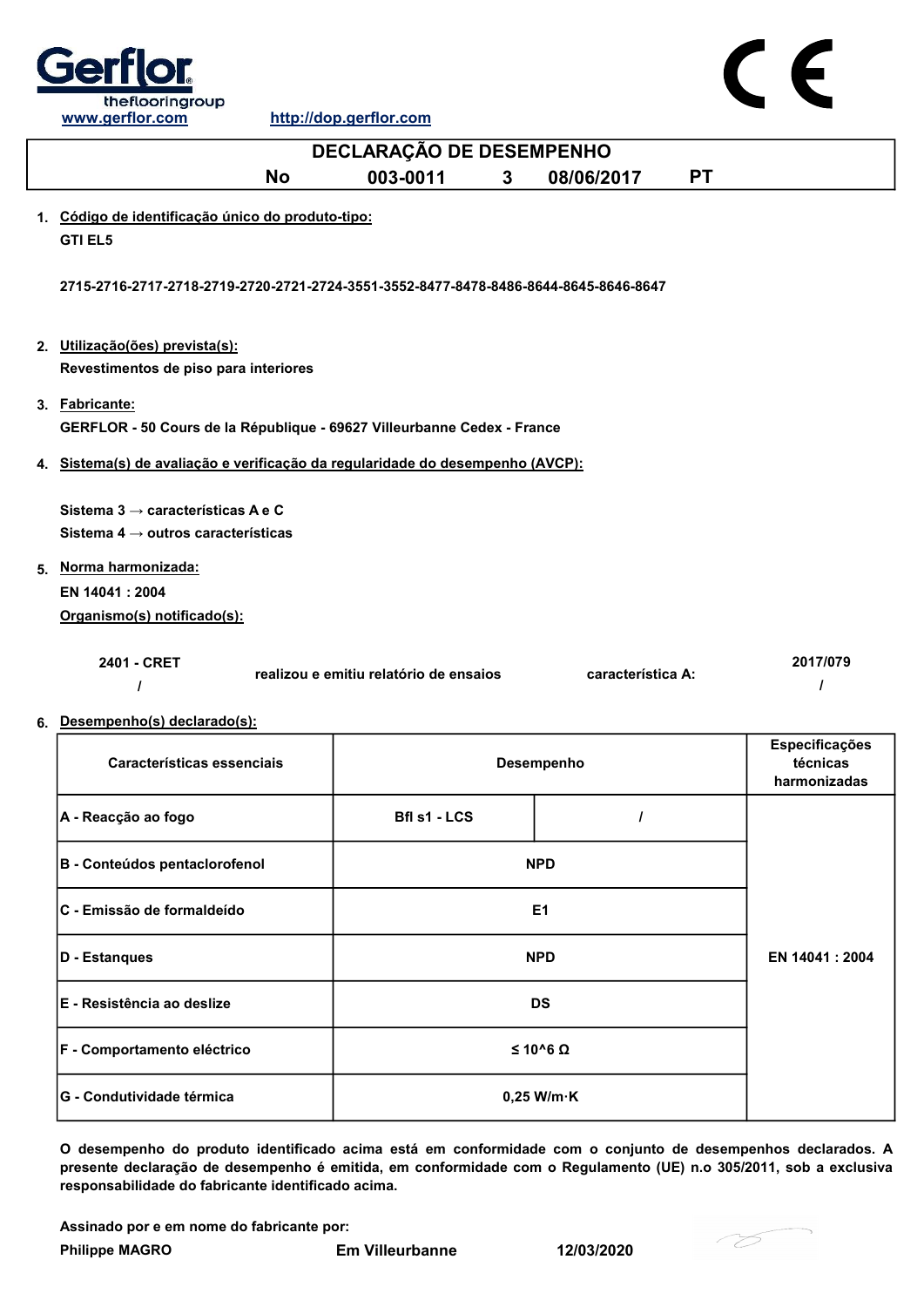

 $C \in$ 

|    | DECLARAȚIA DE PERFORMANȚĂ                                                                       |                                               |                         |                                      |  |
|----|-------------------------------------------------------------------------------------------------|-----------------------------------------------|-------------------------|--------------------------------------|--|
|    | <b>No</b>                                                                                       | 003-0011<br>3                                 | 08/06/2017<br><b>RO</b> |                                      |  |
|    | 1. Cod unic de identificare al produsului-tip:<br><b>GTI EL5</b>                                |                                               |                         |                                      |  |
|    | 2715-2716-2717-2718-2719-2720-2721-2724-3551-3552-8477-8478-8486-8644-8645-8646-8647            |                                               |                         |                                      |  |
|    | 2. Utilizare (utilizări) preconizată (preconizate):<br>Pardoseală pentru utilizarea în interior |                                               |                         |                                      |  |
|    | 3. Fabricant:<br>GERFLOR - 50 Cours de la République - 69627 Villeurbanne Cedex - France        |                                               |                         |                                      |  |
| 4. | Sistemul (sistemele) de evaluare și de verificare a constanței performanței:                    |                                               |                         |                                      |  |
|    | Sistemului 3 → caracteristici A și C<br>Sistemului 4 $\rightarrow$ alte caracteristici          |                                               |                         |                                      |  |
|    | 5. Standard armonizat:                                                                          |                                               |                         |                                      |  |
|    | EN 14041 : 2004                                                                                 |                                               |                         |                                      |  |
|    | Organism (organisme) notificat(e):                                                              |                                               |                         |                                      |  |
|    | 2401 - CRET<br>$\prime$                                                                         | a efectuat și a emis rezultatele încercărilor | caracteristici A:       | 2017/079<br>$\prime$                 |  |
|    | 6. Performanța (performanțe) declarată (declarate):                                             |                                               |                         |                                      |  |
|    | Caracteristici esențiale                                                                        |                                               | Performanță             | Specificațiile tehnice<br>armonizate |  |
|    | A - Reacție la foc                                                                              | Bfl s1 - LCS                                  | $\prime$                |                                      |  |
|    | B - Continutul de pentaclorfenol                                                                |                                               | <b>NPD</b>              |                                      |  |
|    | C - Emisiile de formaldehidă                                                                    |                                               | E <sub>1</sub>          |                                      |  |
|    | D - De etanşare                                                                                 |                                               | <b>NPD</b>              | EN 14041 : 2004                      |  |
|    | E - Rezistenta la alunecare                                                                     |                                               | <b>DS</b>               |                                      |  |
|    | F - Electrice comportament                                                                      |                                               | $≤ 10^6 Ω$              |                                      |  |
|    |                                                                                                 |                                               |                         |                                      |  |

Performanța produsului identificat mai sus este în conformitate cu setul de performanțe declarate. Această declarație de performanță este eliberată în conformitate cu Regulamentul (UE) nr. 305/2011, pe răspunderea exclusivă a fabricantului identificat mai sus.

Semnată pentru și în numele fabricantului de către:

Philippe MAGRO În Villeurbanne 12/03/2020

G - Conductivitate termică 0,25 W/m·K

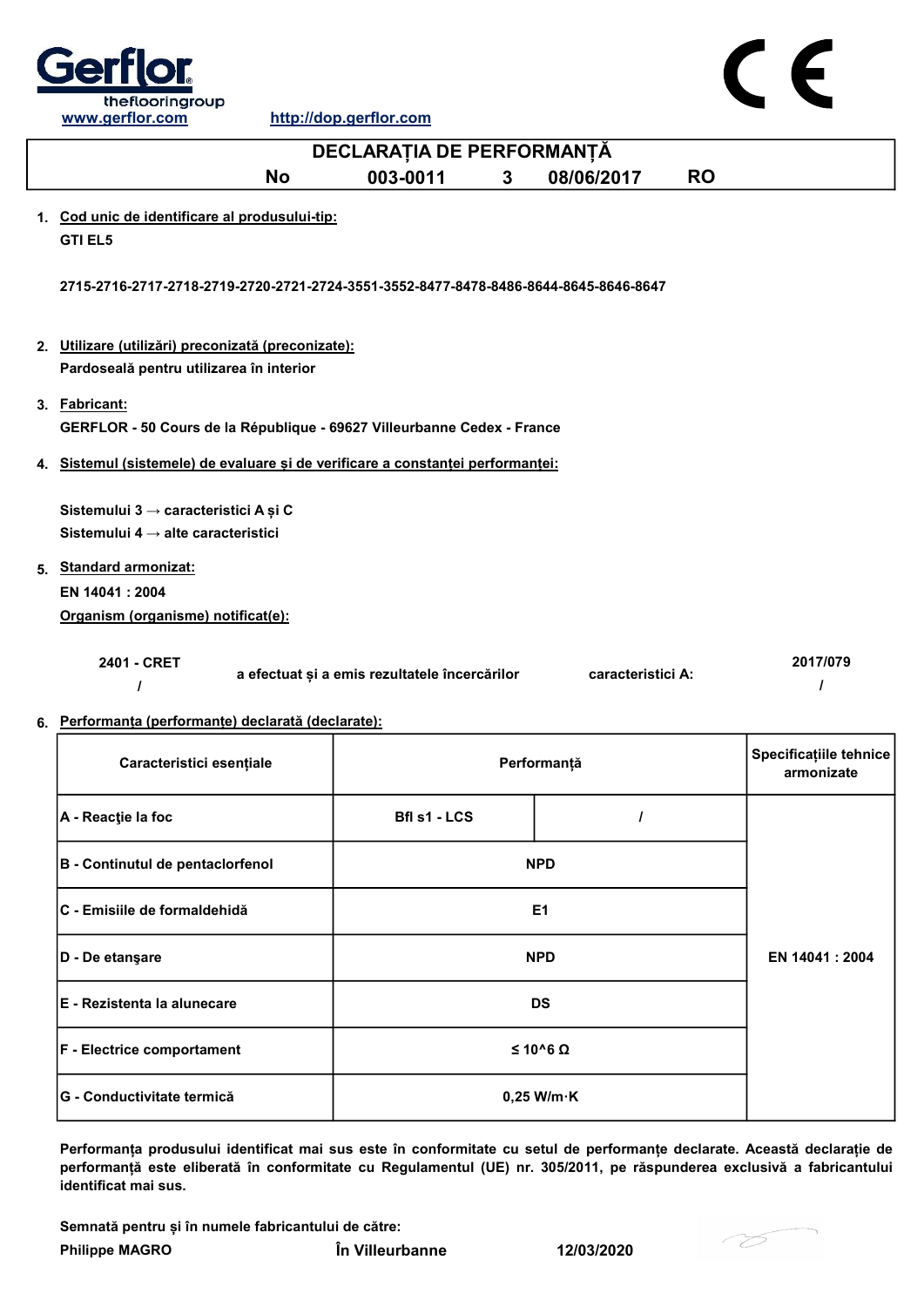

| <b>VYHLÁSENIE O PARAMETROCH</b>                                                                              |                                       |              |                  |           |                                            |
|--------------------------------------------------------------------------------------------------------------|---------------------------------------|--------------|------------------|-----------|--------------------------------------------|
| <b>No</b>                                                                                                    | 003-0011                              | $\mathbf{3}$ | 08/06/2017       | <b>SK</b> |                                            |
| 1. Jedinečný identifikačný kód typu výrobku:<br><b>GTI EL5</b>                                               |                                       |              |                  |           |                                            |
| 2715-2716-2717-2718-2719-2720-2721-2724-3551-3552-8477-8478-8486-8644-8645-8646-8647                         |                                       |              |                  |           |                                            |
| 2. Zamýšľané použitie/použitia:<br>Dlážkoviny pre interiérové priestory                                      |                                       |              |                  |           |                                            |
| 3. Výrobca:<br>GERFLOR - 50 Cours de la République - 69627 Villeurbanne Cedex - France                       |                                       |              |                  |           |                                            |
| 4. Systém(-y) posudzovania a overovania nemennosti parametrov:                                               |                                       |              |                  |           |                                            |
| Systéme 3 → vlastnosti A a C<br>Systéme 4 → ostatné vlastnosti<br>5. Harmonizovaná norma:<br>EN 14041 : 2004 |                                       |              |                  |           |                                            |
| Notifikovaný(-é) subjekt(-y):                                                                                |                                       |              |                  |           |                                            |
| 2401 - CRET<br>ı<br>6. Deklarované parametre:                                                                | vykonal a vydala protokoly o skúškach |              | vlastnosti A:    |           | 2017/079<br>ı                              |
| Podstatné vlastnosti                                                                                         |                                       |              | <b>Parametre</b> |           | Harmonizované<br>technické<br>špecifikácie |
| A - Reakcia na oheň                                                                                          | Bfl s1 - LCS                          |              | I                |           |                                            |
| B - Obsah pentanchlórfenolu (PCP)                                                                            |                                       |              | <b>NPD</b>       |           |                                            |
| C - Uvoľňovanie formaldehydu                                                                                 |                                       |              | E <sub>1</sub>   |           |                                            |
| D - Vodotesnosť                                                                                              |                                       |              | <b>NPD</b>       |           | EN 14041 : 2004                            |
| E - Odolnosť proti pošmyknutiu                                                                               |                                       |              | <b>DS</b>        |           |                                            |

Uvedené parametre výrobku sú v zhode so súborom deklarovaných parametrov. Toto vyhlásenie o parametroch sa v súlade s nariadením (EÚ) č. 305/2011 vydáva na výhradnú zodpovednosť uvedeného výrobcu.

0,25 W/m·K

Podpísal(-a) za a v mene výrobcu:

Philippe MAGRO V Villeurbanne 12/03/2020

G - Tepelná vodivosť

F - Elektrické správanie ≤ 10^6 Ω

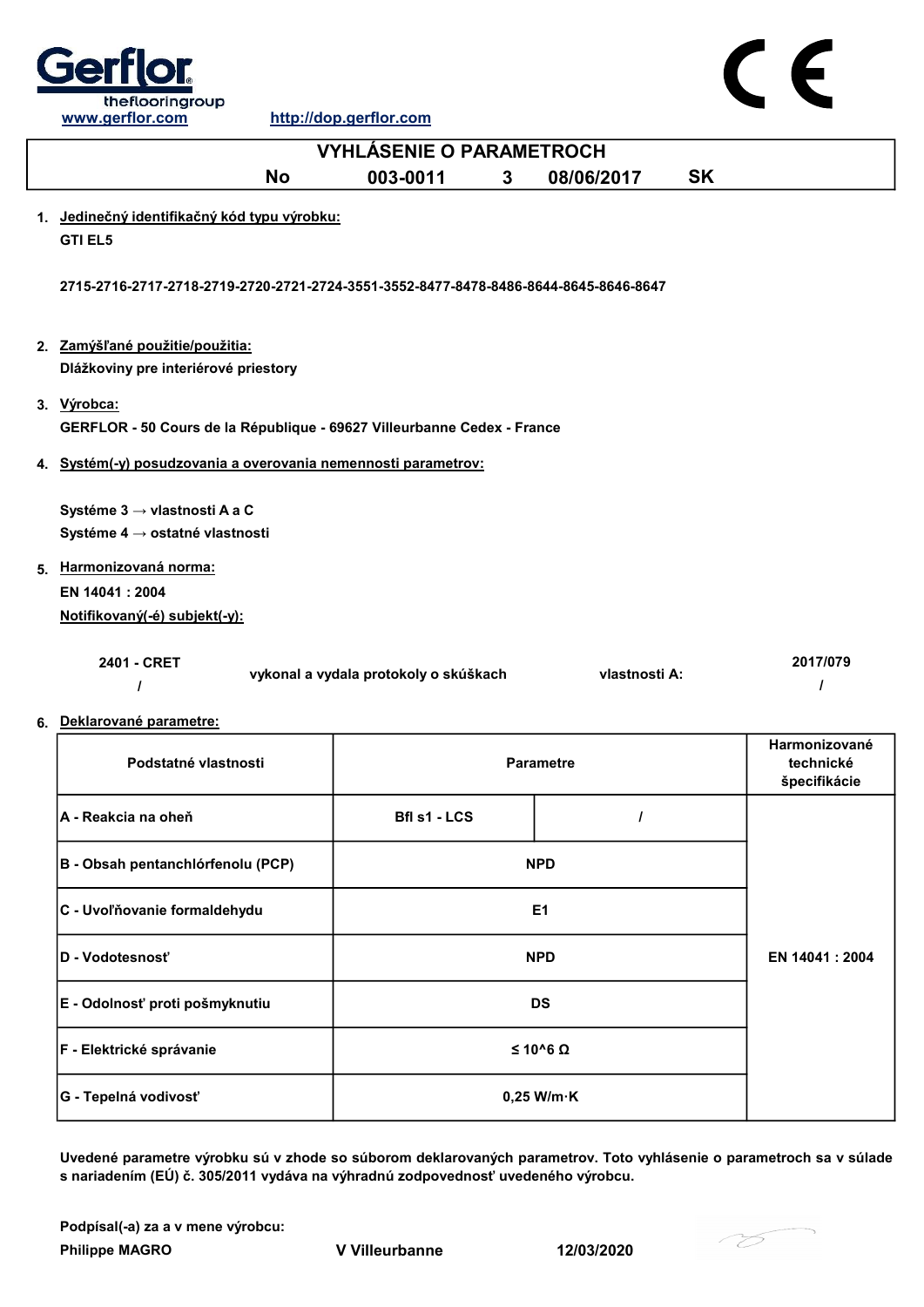

|    | <b>IZJAVA O LASTNOSTIH</b>                                                                  |                                          |                |           |                           |  |
|----|---------------------------------------------------------------------------------------------|------------------------------------------|----------------|-----------|---------------------------|--|
|    | <b>No</b>                                                                                   | 003-0011<br>$\mathbf{3}$                 | 08/06/2017     | <b>SL</b> |                           |  |
|    | 1. Enotna identifikacijska oznaka tipa proizvoda:<br><b>GTI EL5</b>                         |                                          |                |           |                           |  |
|    | 2715-2716-2717-2718-2719-2720-2721-2724-3551-3552-8477-8478-8486-8644-8645-8646-8647        |                                          |                |           |                           |  |
|    | 2. Predvidena uporaba:<br>Talne obloge za notranjo uporabo                                  |                                          |                |           |                           |  |
|    | 3. Proizvajalec:<br>GERFLOR - 50 Cours de la République - 69627 Villeurbanne Cedex - France |                                          |                |           |                           |  |
|    | 4. Sistemi ocenjevanja in preverjanja nespremenljivosti lastnosti:                          |                                          |                |           |                           |  |
|    | Sistema 3 → značilnosti A in C<br>Sistema 4 → drugi značilnosti                             |                                          |                |           |                           |  |
|    | 5. Harmonizirani standard:                                                                  |                                          |                |           |                           |  |
|    | EN 14041 : 2004<br>Priglašeni organi:                                                       |                                          |                |           |                           |  |
| 6. | 2401 - CRET<br>Navedene lastnosti:                                                          | je izvedel in izdal poročila o preskusih | značilnosti A: |           | 2017/079<br>1             |  |
|    |                                                                                             |                                          |                |           | <b>Harmonizirane</b>      |  |
|    | Bistvene značilnosti                                                                        |                                          | Lastnost       |           | tehnične<br>specifikacije |  |
|    | A - Reakcija na ogenj                                                                       | <b>Bfl s1 - LCS</b>                      | I              |           |                           |  |
|    | <b>B</b> - Pentaklorofenol vsebina                                                          |                                          | <b>NPD</b>     |           |                           |  |
|    | C - Emisije formaldehida                                                                    |                                          | E <sub>1</sub> |           |                           |  |
|    | D - Voda                                                                                    |                                          | <b>NPD</b>     |           | EN 14041 : 2004           |  |
|    | E - Odpornost na drenje                                                                     |                                          | <b>DS</b>      |           |                           |  |
|    | F - Električno obnašanje                                                                    |                                          | $≤ 10^6 Ω$     |           |                           |  |

Lastnosti proizvoda, navedenega zgoraj, so v skladu z navedenimi lastnostmi. Za izdajo te izjave o lastnostih je v skladu z Uredbo (EU) št. 305/2011 odgovoren izključno proizvajalec, naveden zgoraj.

Podpisal za in v imenu proizvajalca:

Philippe MAGRO V Villeurbanne 12/03/2020

G - Toplotna prevodnost and a metal control of the U of the U of the U of the U of the U of the U of the U of the U of the U of the U of the U of the U of the U of the U of the U of the U of the U of the U of the U of the